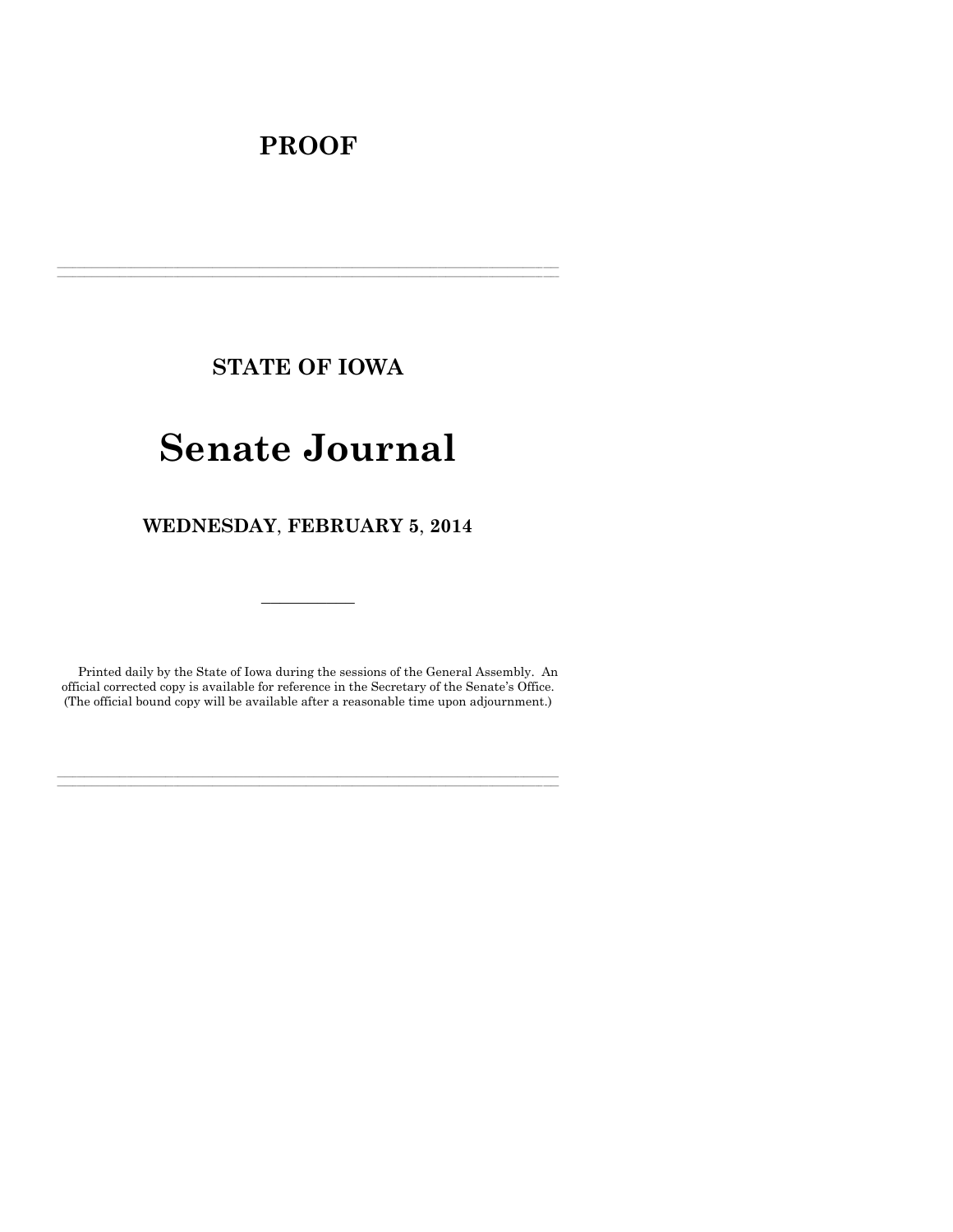## **JOURNAL OF THE SENATE**

 $\frac{1}{2}$ 

TWENTY-FOURTH CALENDAR DAY FIFTEENTH SESSION DAY

Senate Chamber Des Moines, Iowa, Wednesday, February 5, 2014

The Senate met in regular session at 9:02 a.m., President Jochum presiding.

Prayer was offered by the Honorable Rita Hart, member of the Senate from Clinton County, Wheatland, Iowa.

## PLEDGE OF ALLEGIANCE

The Pledge of Allegiance was led by Senate Page Millie Varley.

The Journal of Tuesday, February 4, 2014, was approved.

The Senate stood at ease at 9:14 a.m. until the fall of the gavel for the purpose of party caucuses.

The Senate resumed session at 9:47 a.m., President Jochum presiding.

The Senate stood at ease at 9:49 a.m. until the fall of the gavel for the purpose of a joint convention.

## JOINT CONVENTION

In accordance with law and [House Concurrent Resolution 103,](http://coolice.legis.iowa.gov/Cool-ICE/default.asp?Category=billinfo&Service=Billbook&frame=1&GA=85&hbill=HCR103) duly adopted, the joint convention was called to order at 9:52 a.m., President Jochum presiding.

Senator Gronstal moved that the roll call be dispensed with and that the President of the joint convention be authorized to declare a quorum present, which motion prevailed by a voice vote.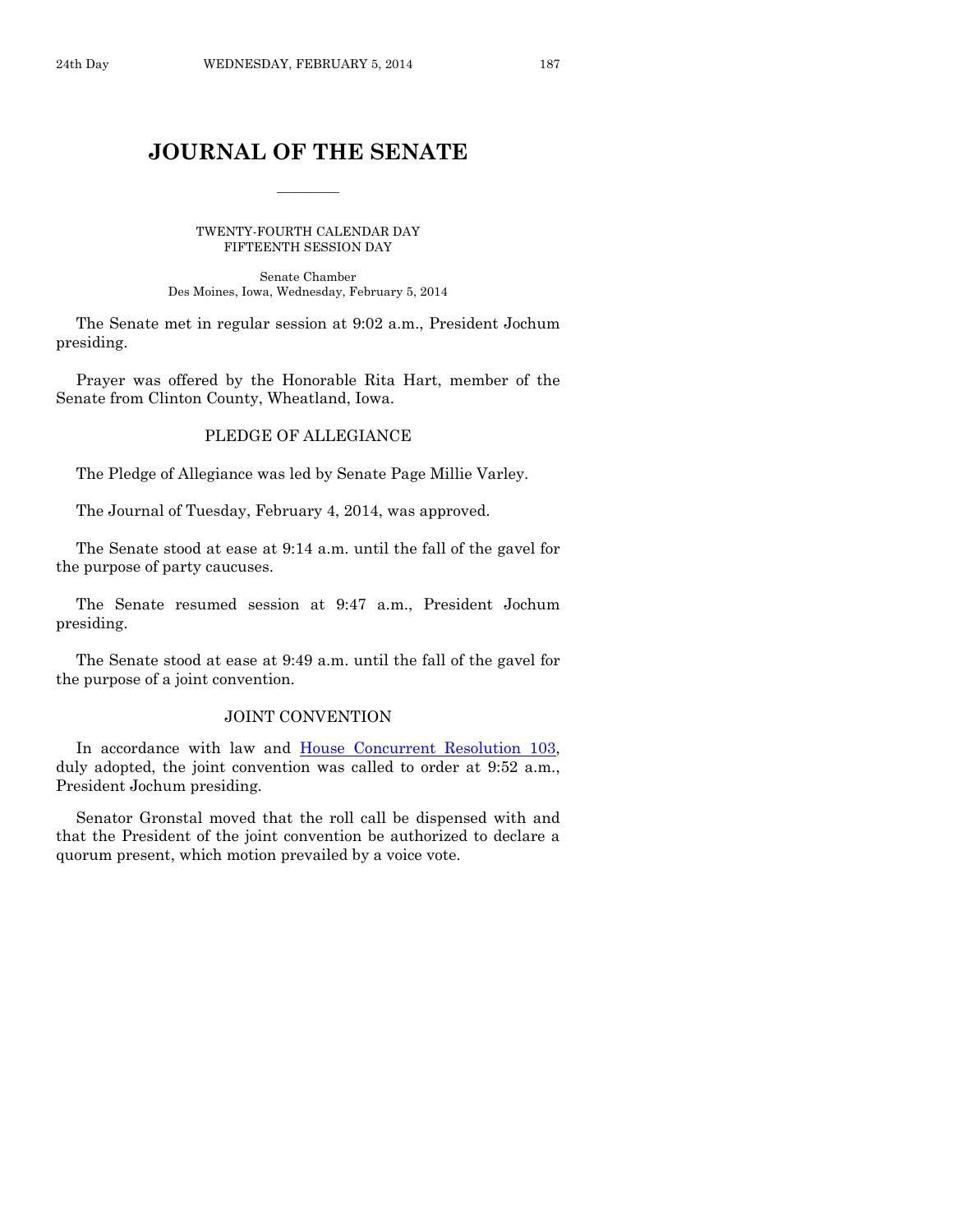Senator Gronstal moved that a committee of six, three members from the Senate and three members from the House, be appointed to escort Governor Terry E. Branstad to the House chamber.

The motion prevailed by a voice vote and the Chair announced the appointment of Senators Ragan, Bowman, and Bertrand on the part of the Senate, and Representatives Hanusa, Rogers, and Kearns on the part of the House.

Senator Gronstal moved that a committee of six, three members from the Senate and three members from the House, be appointed to notify the Adjutant General of the Iowa National Guard, Major General Tim Orr, that the joint convention was ready to receive him.

The motion prevailed by a voice vote and the Chair announced the appointment of Senators Beall, Quirmbach, and Ernst on the part of the Senate, and Representatives Alons, Landon, and Prichard on the part of the House.

Secretary of State, Matt Schultz; and State Auditor, Mary Mosiman were escorted into the House chamber.

Lieutenant Governor Kim Reynolds was escorted into the House chamber.

Major General Tim Orr's wife, Suzanne Orr, and invited guest, Brigadier General Gashi from the Republic of Kosovo were escorted into the House chamber.

The committee waited upon Governor Terry E. Branstad and escorted him into the House chamber.

The committee waited upon Major General Tim Orr, Adjutant General of the Iowa National Guard, and escorted him to the Speaker's station.

President Jochum presented Major General Tim Orr, Adjutant General of the Iowa National Guard. Major General Tim Orr delivered the following Condition of the Guard Address:

Good morning Ladies and gentlemen–thank you for that wonderful welcome. Speaker Paulsen, President Jochum, distinguished members of the House and Senate– thank you for the opportunity to once again address this joint convention of the Eighty-Fifth General Assembly of the Iowa Legislature.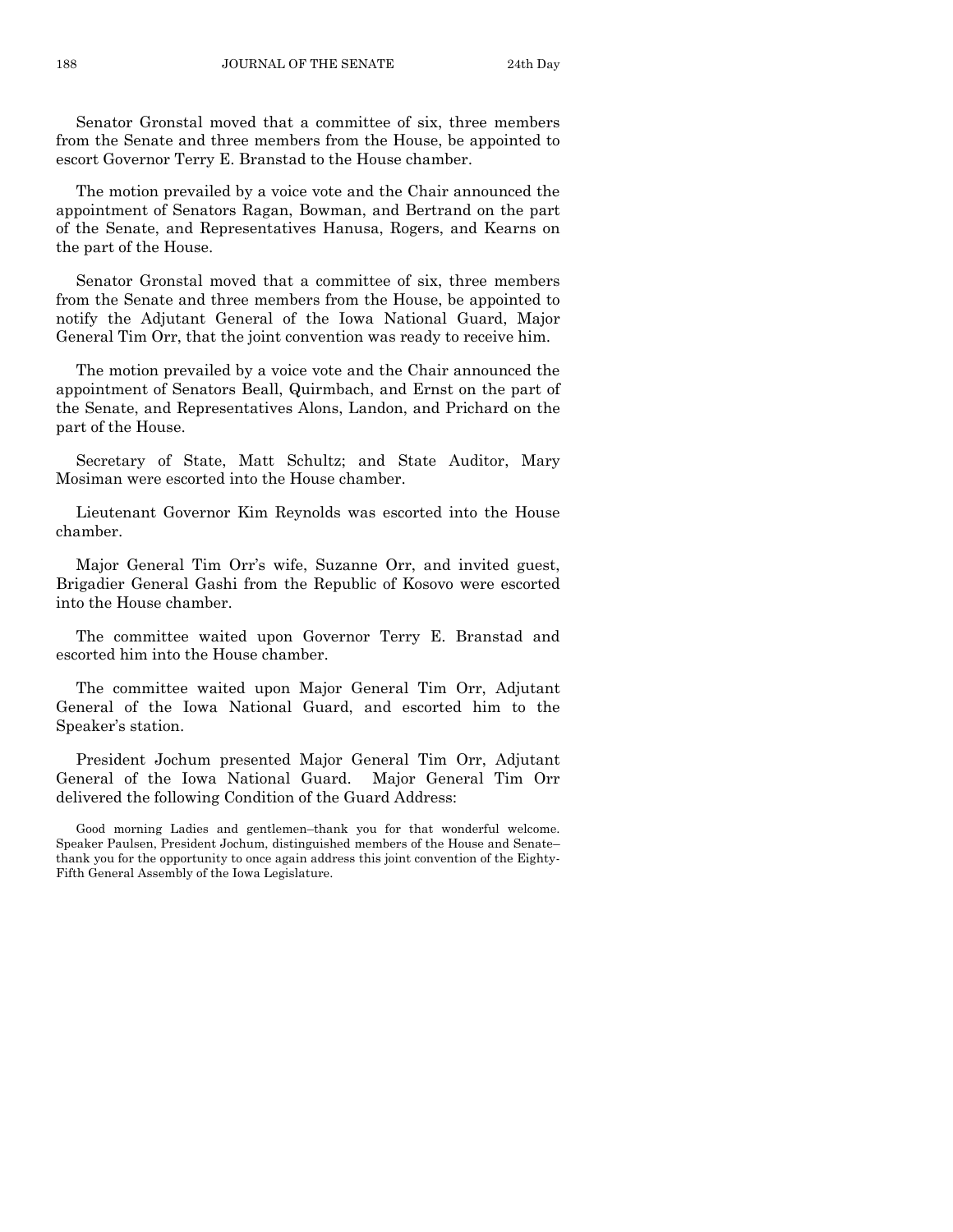Governor Branstad, Lieutenant Governor Reynolds, distinguished guests, and fellow Iowans. Today, I deliver my fifth Condition of the Guard address and it is indeed an honor and a privilege to be here.

Today, I am proud to report that the Iowa National Guard continues to be "Mission Focused and Warrior Ready".

I want to begin by saying thank you–thank you to Governor Branstad and Lieutenant Governor Reynolds for your strong support and outstanding leadership during this most significant period of time in the history of the Iowa National Guard. You have been with us every step of the way.

I want to publically thank you for your efforts to attend our homecomings, sendoffs, military ceremonies, and for your untiring efforts to work critical issues between the Council of Governors, the Department of Defense, and the National Guard. Your steadfast support for all Iowans who serve our nation in uniform today is deeply appreciated. Thank you for everything you do for our servicemen and women, our National Guard families, and our employers.

I also want to sincerely thank you, our citizen-legislators, who have done so much to honor and support the men and women of the Iowa National Guard. Through your legislative efforts and participation in our events, you have done a great deal for our Soldiers and Airmen. The state of Iowa has one of the strongest traditions of any state for its commitment to their National Guard and veterans. Our success is directly attributed to what you have done for your Iowa National Guard–we sincerely thank you. But above all, I want to thank the people of Iowa. Your support for our Soldiers, Airmen, and families has been absolutely incredible, particularly over the past 12 years. The members of the Iowa National Guard that make up our all-volunteer force are our State and Nation's decisive advantage. Those who serve in the Iowa National Guard are the source of our unrivaled strength. Today, your Iowa National Guard is a national leader in the quality of the Soldiers and Airmen that we recruit. More than 29% of our Basic Training or Advanced Individual Training graduates are either honor or distinguished graduates, on the commandant's list, or in the top 10% at their respective military schools.

I owe a special thank you to the mothers and fathers who continue to show their support for the Iowa National Guard by continuing to entrust us with their most sacred treasure–their sons and daughters–and allowing them to serve. I don't take this responsibility lightly and nothing is more important or a greater testament to the vitality of our organization than for a parent to trust us with whom they cherish most. I will continue to do everything I can to honor that trust and strive to never allow it to be broken.

As we near the conclusion of America's longest, continuous period of war, a time also marked by natural and manmade disasters of magnitudes rarely seen in any similar period of our state's and nation's history, the Iowa National Guard remains a proven, dual-mission force. The past 12 years have brought vast improvements in the overall training, equipping, and readiness of our force. This reality, combined with significant combat experience, has created a "dividend" in the Iowa National Guard. We have the most proficient, capable, accessible, and battle-tested National Guard in the history of the state.

However, going forward, the need for the powerful capabilities the National Guard provides cannot be overstated. Difficult national budgetary realities come at a time of emerging and increasing threats around the world. Constitutionally unique by its federal and state missions, the Iowa National Guard remains capable and ready to rapidly respond to complex civilian and military challenges. Today's threats demand the full capability the Iowa National Guard provides, and its adaptability to meet critical future missions.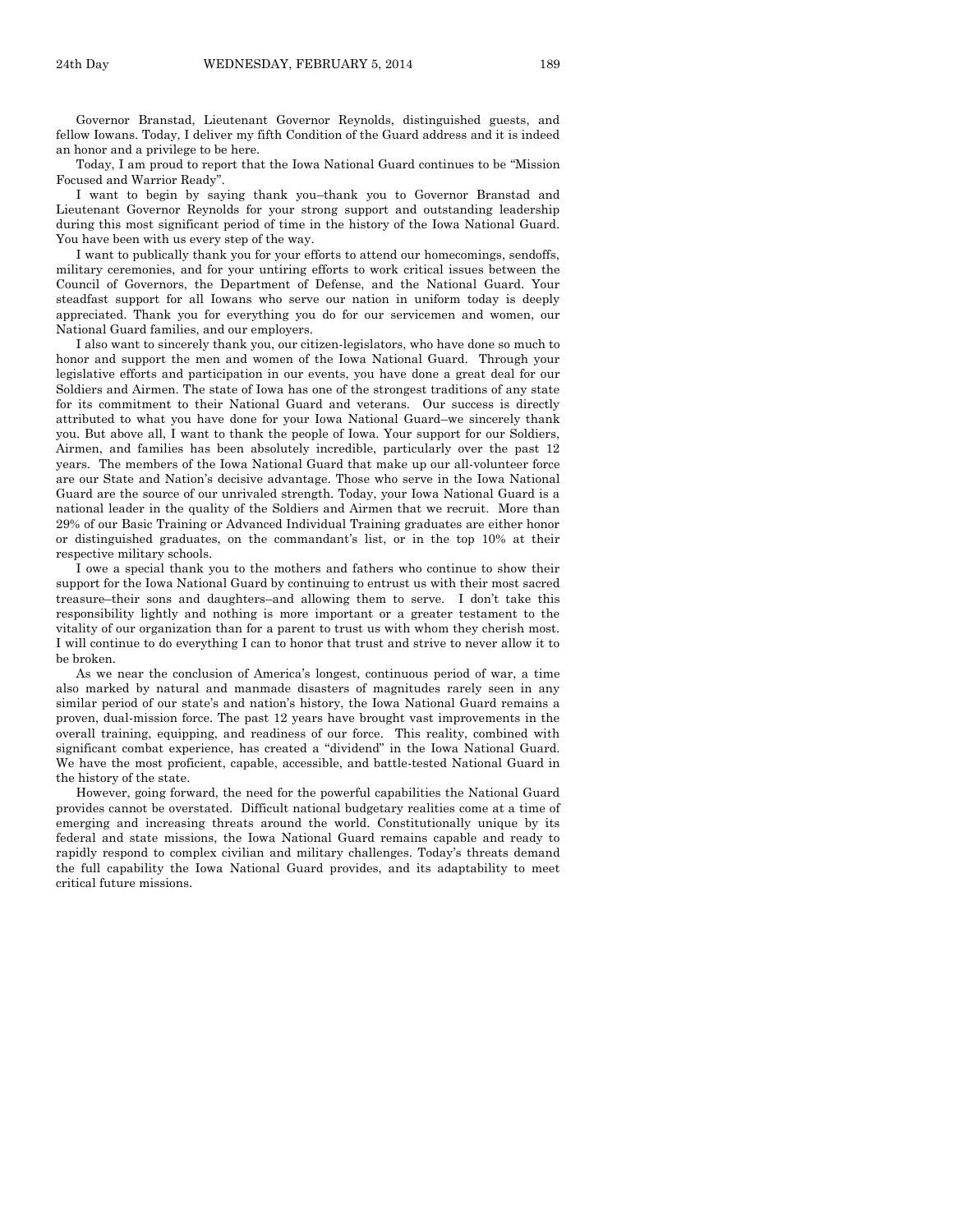This period of time also finds the Iowa National Guard at a strategic inflection point. The responsibility for defending our nation is one the National Guard as an organization has proudly carried for more than 375 years, since the establishment of the Massachusetts Bay Colony militia in 1636. Here in Iowa since 1839, the Iowa National Guard has been built on a foundation of strong units, strong families, strong civilian employers, and strong communities. From our origins as protectors of fellow settlers on the prairie, over the past 175 years we've grown into global guardians.

As we examine how the past decade has affected our force and apply those lessons to the way ahead, we face three challenging transitions which will test our leadership and shape our future: First of all, we will transition from war, but in the context of an increasingly complex and competitive security environment. Secondly, we will transition from abundant to constrained resources. And lastly, many active duty service members and their families will transition into civilian life, looking for meaningful professional opportunities and a quality way of life. Any one of these issues by itself would be challenging to understand and resolve. All three combined will test our leadership at every level. Taken together, these are no small tasks. How we chart our course and successfully adapt for the future will be important, not just for the Iowa National Guard but for our entire nation.

The Iowa National Guard has not faced such a profound time of change since the end of World War II. As we return home to our armories and communities after more than a decade of war, we face an exceptionally challenging era. Now is the time that the Iowa National Guard needs to reflect, reassess, reexamine, and in certain areas reshape, who we are as a military force, to best fulfill our responsibilities to our State and Nation. Our core missions will continue to remain: providing combat-ready Soldiers and Airmen for the global warfight and operational missions; responding here at home with robust homeland security and domestic response capabilities; making our communities better places to live; and building partnership capacity with regionallyaligned partners.

Throughout the 175-year history of the Iowa National Guard, the one constant that will never change is the importance of our people. Created by the Territorial Legislature in January 1839 and strengthened by experiences borne of wars and disasters, the men and women of your Iowa National Guard are the most seasoned, prepared, and well-led military force in the history of our state.

More than 4,000 currently-serving Iowa National Guard Soldiers and Airmen are combat veterans, nearly 45 percent of our force. In the last ten years, we've mobilized more than 17,000 Soldiers and Airmen onto active duty for combat and combat support duties in Iraq, Afghanistan, and other global locations, peacekeeping duties in the Balkans and on the Sinai Peninsula, and domestic support missions in various states across the country. Our men and women have operated in more than 35 different nations since 9/11.

The demand for Iowa National Guard forces over the past two decades has required almost continuous use of our Soldiers and Airmen. Since the large deployment in 2010- 2011 of the 2nd Brigade Combat Team, we've seen a significant decline in the demand for Iowa National Guard forces. Today, I am happy to report, that after 12 years of war, all Iowa National Guard units are home from Iraq and Afghanistan.

Currently we have approximately 100 Soldiers and Airmen deployed around the world. With the exception of only a few deployed personnel, all of our Soldiers and Airmen were home with their families for the holidays this year for the first time since 2003.

The approximately 100 Soldiers and Airmen currently deployed is the lowest number of deployed service members from the Iowa National Guard since the start of Operations Enduring and Iraqi Freedom.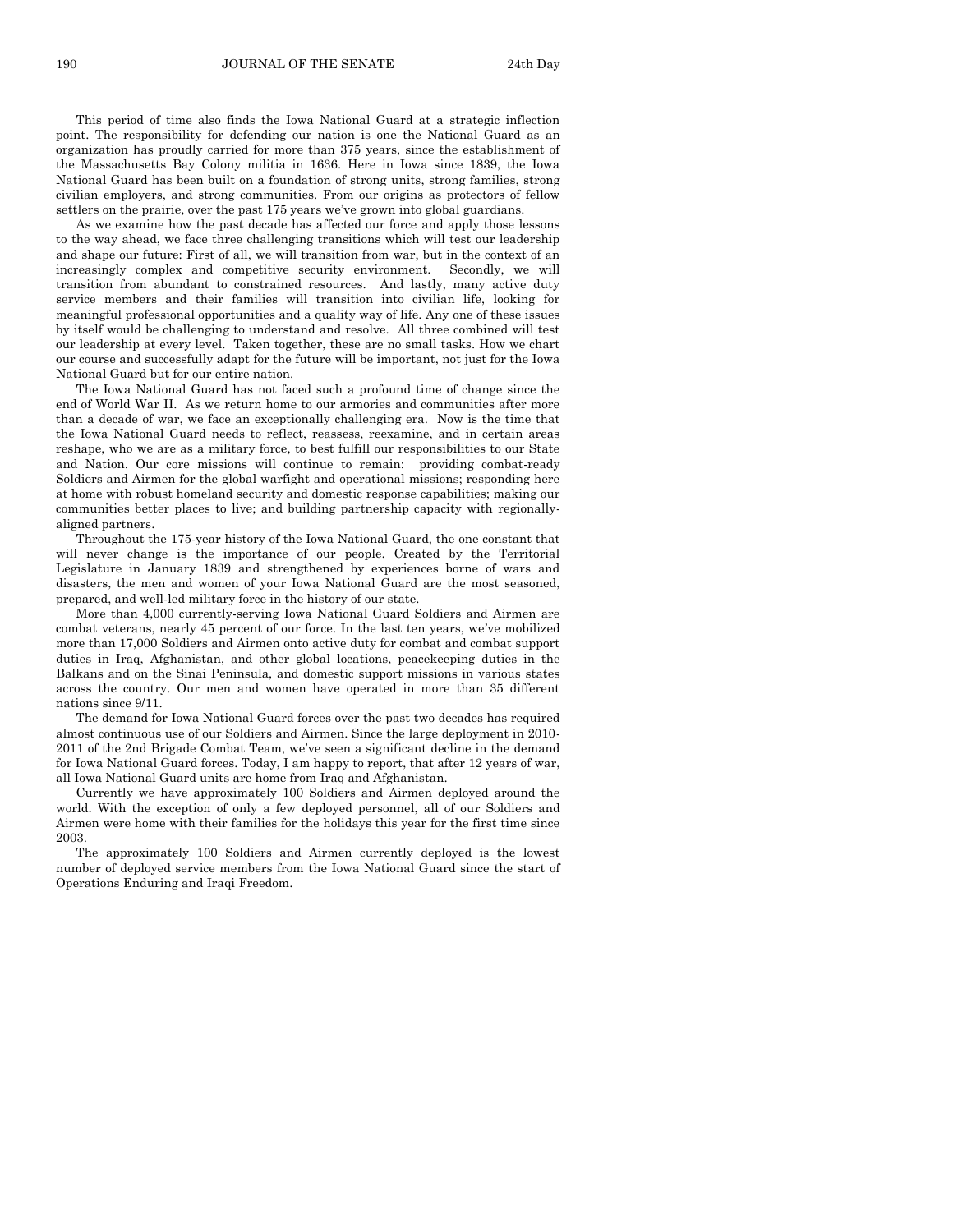While we are grateful that so many of our Iowa National Guard Warriors have returned home from their deployments, we must not forget about those still recovering from wounds, injuries, or illnesses related to their mobilizations.

Over the past year, 44 of our wounded, injured, or ill Warriors back from deployments have received medical care, either at military treatment facilities across the country or from health care providers in their local communities.

Today, I am proud to say we continue to make progress with only 18 Soldiers currently receiving treatment at these facilities. However, for me, those deployments are not truly over until all of our Warriors have returned back home to their families.

Two years ago, President Obama announced his intention that the United States military would be withdrawing from Afghanistan by the close of 2014. We are now at a point where current and projected demands for Army and Air Force assets will continue to decrease. We currently have only two Iowa National Guard units that have received notification for potential overseas deployments later this year.

In addition to the drawdown of forces, we are working the transition of the 132nd Fighter Wing, Des Moines, from F-16 fighter aircraft into three new missions: a Remotely Piloted Aircraft squadron; an intelligence surveillance reconnaissance group; and a cyber security mission. I am extremely proud of the unit leadership and members for their wiliness to accept the new missions and to take care of each other through this challenging process. The 132nd has executed every task required of them for this conversion and is on schedule to complete a very complicated transition process and be fully mission capable.

Out of the nearly four hundred positions originally subject to elimination at the 132nd, these three new missions allowed us to keep approximately 970 personnel at the Des Moines Airbase, a loss of only approximately 30 personnel, which was managed through retirements and transfers. The unit has aggressively shifted its focus to sending Airmen to Air Force schools for training in their new assignments.

As the unit provides nearly \$50 million in economic infusion to Iowa annually through salaries and unit purchases from the local economy, retaining these highlyskilled Airmen and this unit significantly benefits Des Moines and the entire state of Iowa. Additionally, future military construction necessary at the Des Moines Airbase for the mission conversion over the next several years is estimated at \$15-20 million.

Despite the departure of the last F-16 fighter jet this past October from Des Moines, aeronautical missions continue at the airbase. By virtue of the 132nd's outstanding reputation for F-16 maintenance, the unit leadership successfully acquired an aircraft speedline at Des Moines, where highly-skilled 132nd maintainers refurbish and upgrade F-16 aircraft from Air National Guard units across the country. By executing this process at the Des Moines Airbase through September 2014, the 132nd will save taxpayers more than \$2.7 million.

Additionally, the airbase continues to serve as an emergency divert site for military aircraft of all types.

Another way we're supporting and adapting to the changing global and operational environment is through the National Guard's State Partnership Program, or SPP. The Iowa National Guard's State Partnership Program with the Republic of Kosovo continues to make great progress since its inception in March 2011.

The current focus of the program is on non-commissioned officer and commissioned officer professional development, as well as cooperative initiatives in the disaster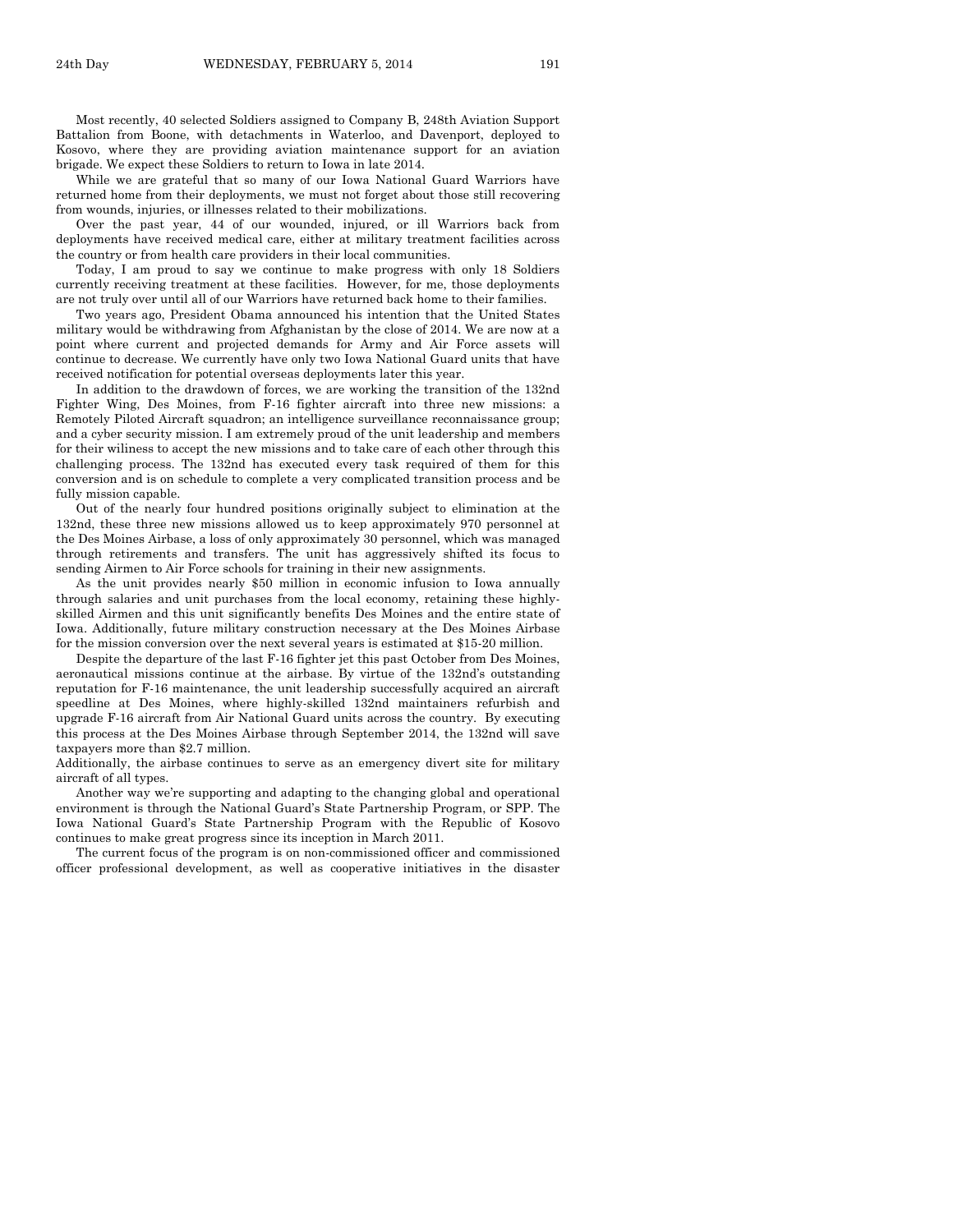response and emergency management area. Partnering with Kosovo is a natural fit for the Iowa National Guard and the state of Iowa.

Last year, Kosovo Prime Minister Hashim Thaci made his first-ever visit to Iowa and met with Iowa leaders from across the public and private sectors. Governor Branstad reciprocated by visiting Kosovo last July and officially signed the Iowa's ninth Sister State agreement with this new democracy.

Since the inception of the State Partnership Program with Kosovo, we have expanded our vision of a "Whole of Iowa/Whole of Kosovo" relationship and have conducted more than 50 engagements between Iowa government and private entities, the Kosovo Security Force, Kosovo's Ministries of Agriculture, Health, Education, and Economic Development, and other Kosovo agencies over the past two years.

Two of our near-term goals with our partnership were to establish a Sister State agreement between Kosovo and Iowa, and establish a Sister City relationship between an Iowa community and a Kosovo community, which has been accomplished between Peja, Kosovo and the city of Johnston.

Finally, in 2013, another tangible sign of progress in the development of this relationship is the enduring presence of our Kosovo friends in Iowa. During Governor Branstad's visit to Kosovo last July, he met with President Ahtifete Jahjaga and Prime Minister Thaci, where they announced that the Republic of Kosovo will establish a consulate and trade office in Iowa in 2014, which will greatly expedite trade and other opportunities between Kosovo and Iowa.

Today, I am honored to introduce the Republic of Kosovo's first ever attaché assigned to the United States, Brigadier General Xhavit Gashi, as my honored guest.

Please join me in giving General Gashi a warm Iowa welcome.

We also face historic challenges much closer to home. One of the more difficult realities our Servicemen and women from all branches face during periods of fiscal uncertainty is the reduction of our military forces.

For many of our active duty service members, despite their commitment to our nation, they will lose an opportunity to continue their service in the military or the ability to earn an active duty military retirement due to the significant planned reduction of active duty military personnel.

Over the next five years, several hundred thousand men and women from all services will be released from active duty and returned to civilian status. Although transitioning to civilian careers will be difficult for many of them, it provides the State of Iowa with an historic opportunity.

From his experience working with the Department of Defense as co-chair of the Council of Governors working group, Governor Branstad had the foresight to develop an initiative called Home Base Iowa, which he introduced this past Veterans Day and expanded on during his Condition of the State address last month. Over the next five years, Home Base Iowa has tremendous potential to attract veterans and their families to Iowa. Those veterans will be leaving the active duty military, searching for a new career, and looking to put down roots and contribute to a safe, quality community where they can raise and educate their families and own a home. Iowa can be that place where many of these veterans and their families can live a quality life and reach their dreams.

One initiative that makes Iowa attractive to veterans and their families is our Military Homeownership Assistance Program, which has provided up to a \$5,000 matching grant for hundreds of qualified Iowa veterans since its creation in 2005. Governor Branstad is also proposing in-state tuition for veterans and their dependents, exempting military retirement pay from state tax, and reciprocal credentialing and licensure in Iowa for certain highly-skilled military specialties.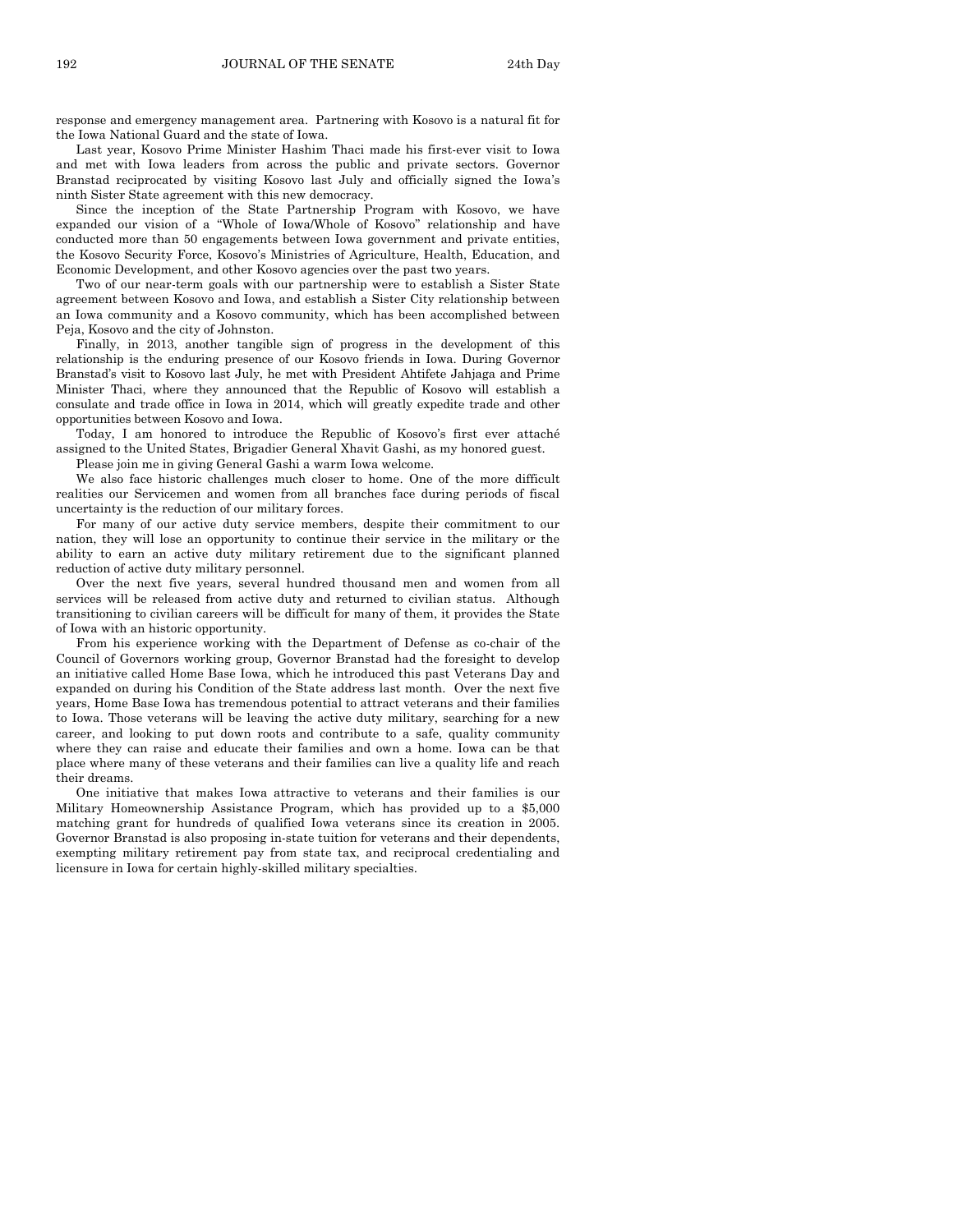The Iowa National Guard plays a key role in the Home Base Iowa initiative. We can provide these servicemen and women an opportunity to continue their service in the military. What we call the "Service for Life" concept allows those coming off of active duty to join the Iowa National Guard; this continuum of service allows the service member to apply their valuable experience and training immediately as members of the Iowa National Guard, instantly enhancing our organizational readiness.

In addition to recruiting qualified prior service members for opportunities in the Iowa National Guard, we have implemented a "one-stop shop" concept for offering services for veterans, their families, and military retirees at Camp Dodge. Our new service member Support Center, located in the center of Camp Dodge, provides all veterans and military members with assistance in receiving state and federal veterans' services, acquiring military identification cards, and requesting military records. Additionally, information and resources are available for civilian employment and training, opportunities in the Iowa National Guard, employer support and outreach for Reserve Component personnel, education benefits, and retirement services.

The Iowa Legislature is one of our strongest allies for keeping the Iowa National Guard ready and strong today and in the future, particularly through your support to the development of our Soldiers and Airmen, and to our organization's infrastructure.

The Iowa National Guard has been able to maintain our position as a national leader in readiness among our fellow states because of programs like the Iowa National Guard Educational Assistance Program or NGEAP, a program funded in its entirety by the state of Iowa.

This critical recruiting and retention tool helps ensure our readiness and provides an invaluable benefit to our Soldiers and Airmen, and ultimately to the state of Iowa. This year, nearly 1,200 of our members received up to 100% tuition paid at the State Regents' rate to attend Iowa colleges, universities, and community colleges through this program, keeping our young people here in the state and providing them with a high-quality, Iowa education.

We also need multifunctional and well-maintained infrastructure to keep the Iowa National Guard ready for the warfight and for emergency response here at home.

On Camp Dodge, we just completed building the Medical Simulation Training Center. This is a world-class training facility that provides standardized medical training to both medical and non-medical personnel in both a classroom environment and under simulated battlefield conditions.

Camp Dodge was utilized by more than 400,000 service members, law enforcement officers, civilians, and museum visitors last year, and has become a regional training center in the Midwest for military, law enforcement, and other local, state, and federal agencies. In 2013, only five other major National Guard training installations in the United States had more visitors than Camp Dodge.

As less than one percent of all Americans currently serve in our military, it has never been more critical than it is today to teach our future generations about the importance of military service and to preserve Iowa's rich military heritage. The Iowa Gold Star Military Museum on Camp Dodge continues to get better every year, with more exhibits, equipment displays, and visitors. This last year we completed the second Notable Iowans exhibit, installed the P-40 Tomahawk aircraft in the main gallery, placed the restored Sherman tank outside the museum entrance, and continued to expand the outdoor military equipment displays. Nearly 20,000 visitors experienced the museum this past year. I want to sincerely thank the legislature for providing \$4 million in funding during the 2006 legislative session necessary to construct the museum's addition and renovate the existing facility, which nearly tripled the facility's capacity and provides educational and meeting facilities for a wide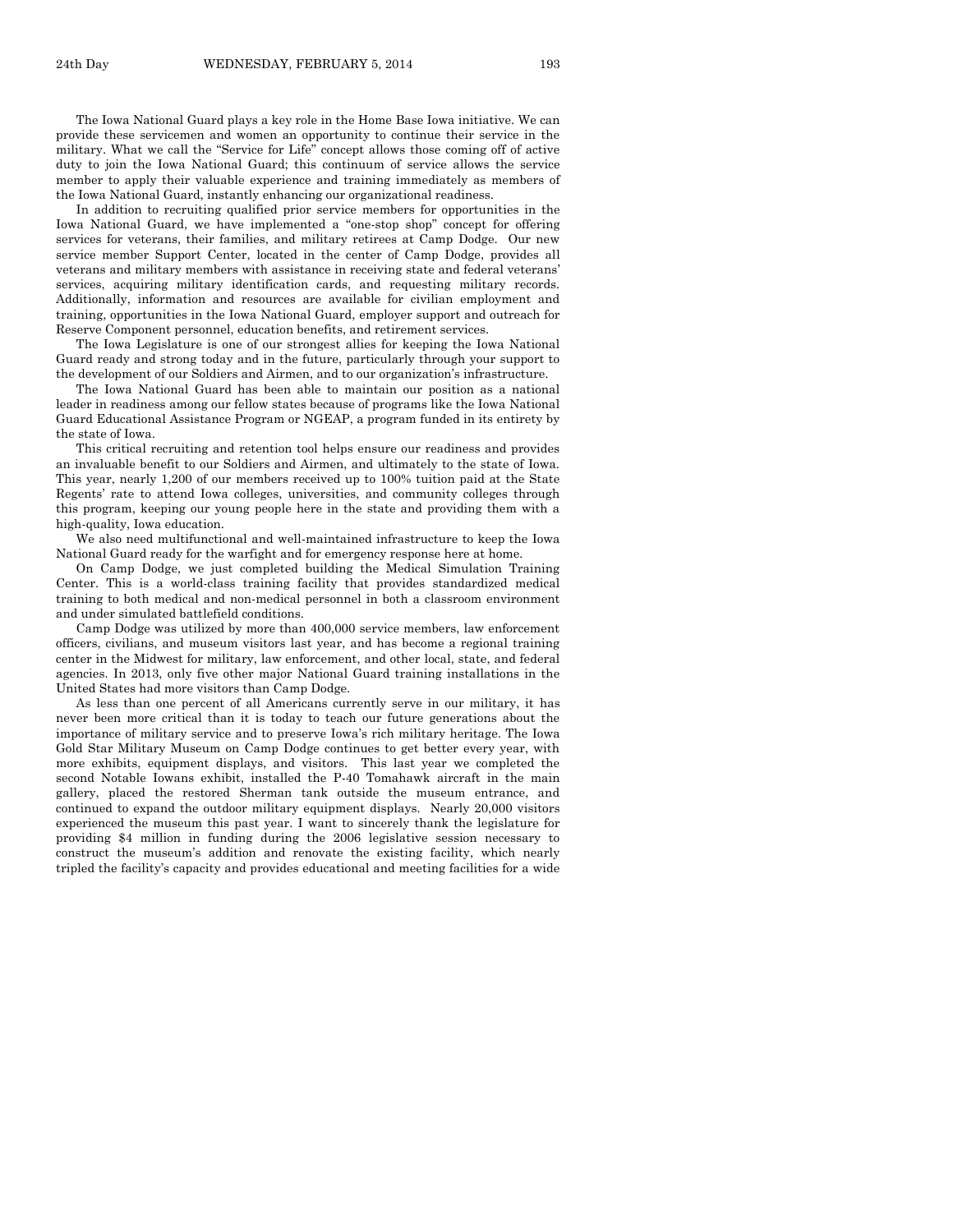variety of events and groups. I would encourage everyone to come and visit the museum; it is an outstanding tribute to Iowa's veterans of all services and eras.

For the past 175 years, protecting Iowa's citizens and communities has remained a core mission of the Iowa National Guard. I am very pleased to report that 2013 has been a relatively quiet year for our emergency response operations. We used this additional time to plan, prepare, and exercise for potential disaster response support on a variety of scenarios.

And that training paid off this fall when we deployed nine medical evacuation aviators and crew members from Iowa in support of the floods in northern Colorado, providing Medevac and search and rescue capability to the state of Colorado in remote, mountainous areas.

One of our key core competencies is our ability to plan for the future. One of my priorities is to focus on homeland support mission by developing, synchronizing, and rehearsing a series of disaster scenarios that have potential to impact Iowa in the future. One of the greatest threats we live with in Iowa is tornadoes. After watching Joplin, Missouri and the entire state of Missouri respond to their catastrophic tornado last year, I've directed the staff to develop plans and capabilities necessary to support the state of Iowa in the event of a similar, large-scale disaster in our state. The next step is to exercise that plan with our local, state, and federal partners.

As I come to a close, I hope I have left you confident that the Iowa National Guard is in good hands and is moving in the spirit of one. We have executed every mission assigned, served our state and communities here at home, and deployed wherever needed in a moment's notice.

For 175 years, the men and women of the Iowa National Guard have played a significant role in maintaining peace and security for our State and the Nation. I am very proud of our Soldiers, Airmen, their families, our rich heritage, and our resolve as we continue our role in the preservation of the ideals upon which our nation and state were founded.

Today, we are faced with historic opportunity as we stand at the confluence of a new fiscal environment and the transition from combat to stability operations. The Iowa National Guard is postured to rise to new challenges, but we will remain focused on the fundamental mission of the Iowa National Guard: Defend America–at home and abroad. We will continue to provide affordable, flexible, tailored and community-based solutions to national defense and domestic response, and remain a critical reserve component for the Army and the Air Force.

To fulfill our mission, the Iowa National Guard must ensure its full range of capabilities are "Always Ready, Always There," just as we have since 1839.

This team will continue to take care of our Soldiers, Airmen, families, and employers as we continue to serve so proudly as your hometown military. And we are so grateful for the continued support we receive from the Iowa General Assembly and the people of Iowa.

On behalf of our men and women and their families, I want to thank you for this opportunity to provide an update and assessment of the Iowa National Guard.

Thank you, Ladies and Gentlemen.

Major General Tim Orr was escorted from the House chamber by the committee previously appointed.

Governor Terry E. Branstad was escorted from the House chamber by the committee previously appointed.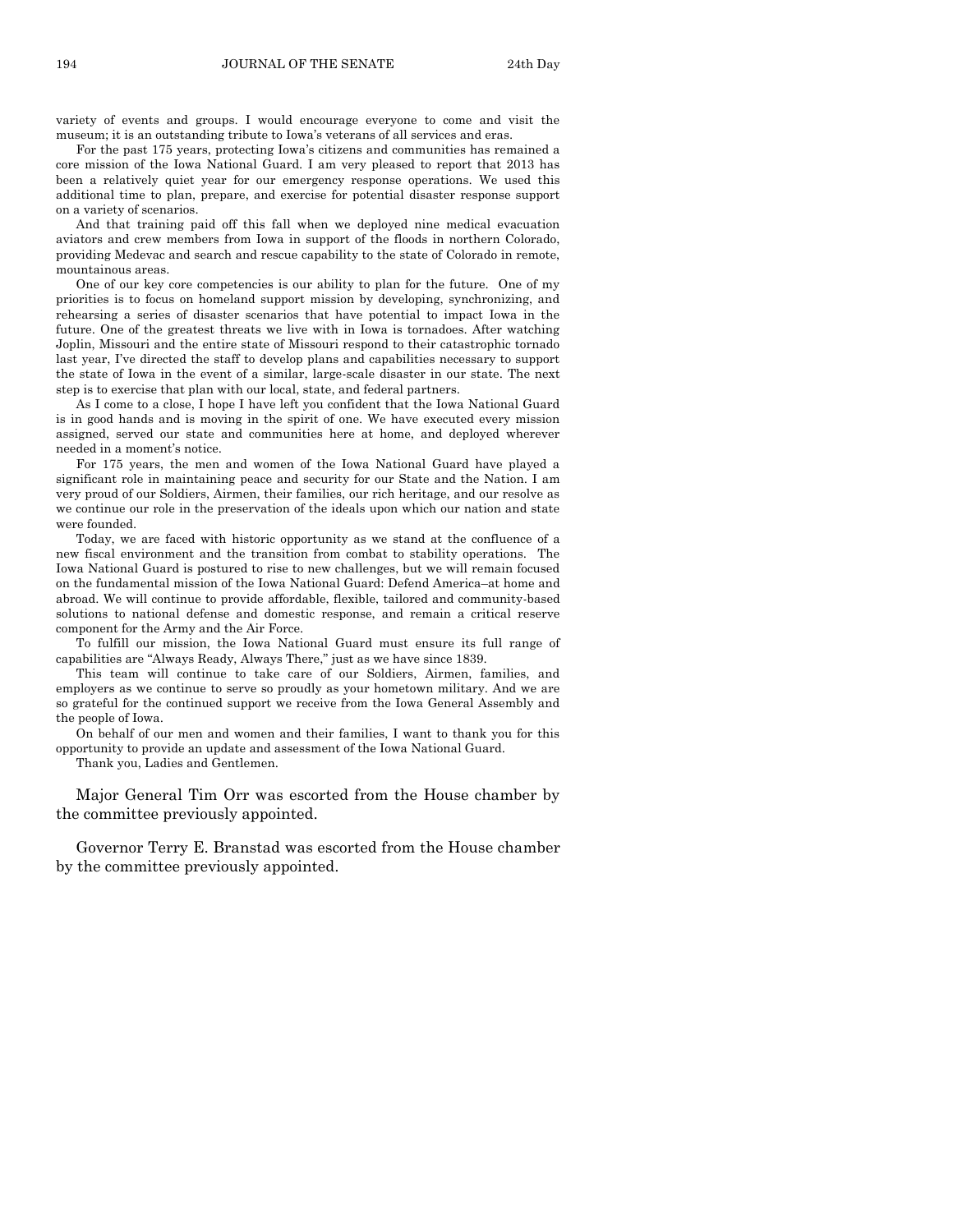Representative Upmeyer moved that the joint convention be dissolved, which motion prevailed by a voice vote.

The Senate returned to the Senate chamber.

## RECESS

On motion of Senator Gronstal, the Senate recessed at 10:32 a.m. until 12:00 p.m.

## AFTERNOON SESSION

The Senate reconvened at 12:06 p.m., President Jochum presiding.

## QUORUM CALL

Senator Gronstal requested a nonrecord roll call to determine that a quorum was present.

The vote revealed 46 present, 4 absent, and a quorum present.

## LEAVE OF ABSENCE

Leave of absence was granted as follows:

Senator Houser, until he arrives, on request of Senator Dix.

## CONSIDERATION OF BILLS (Regular Calendar)

Senator Gronstal asked and received unanimous consent to take up for consideration Senate Files 2079, 2077, and 2078.

## **[Senate File 2079](http://coolice.legis.iowa.gov/Cool-ICE/default.asp?Category=billinfo&Service=Billbook&frame=1&GA=85&hbill=SF2079)**

On motion of Senator Quirmbach, **[Senate File 2079](http://coolice.legis.iowa.gov/Cool-ICE/default.asp?Category=billinfo&Service=Billbook&frame=1&GA=85&hbill=SF2079)**, a bill for an act establishing the state percent of growth and including effective date provisions, was taken up for consideration.

Senator Quirmbach moved that the bill be read the last time now and placed upon its passage, which motion prevailed by a voice vote, and the bill was read the last time.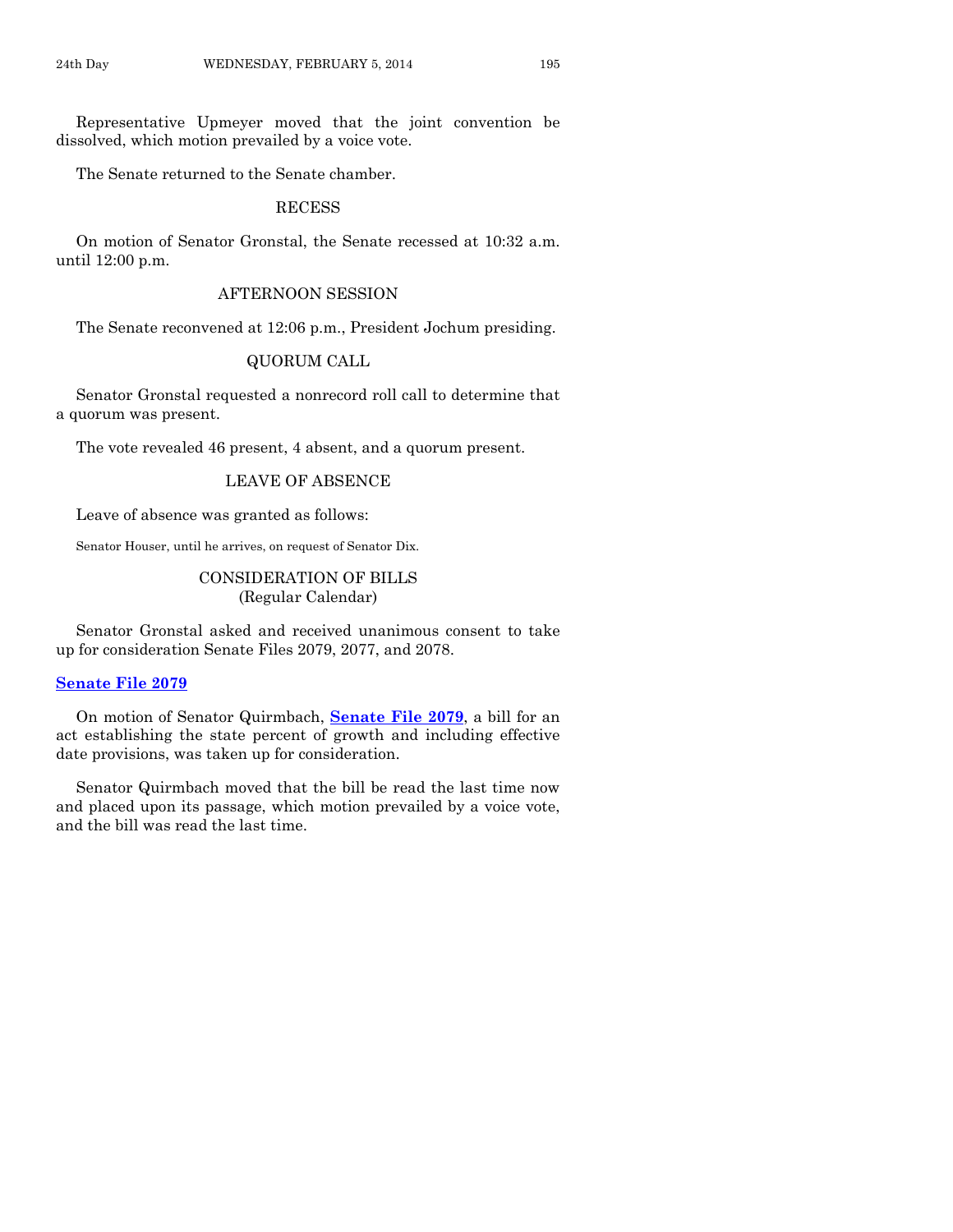## On the question "Shall the bill pass?" [\(S.F. 2079\)](http://coolice.legis.iowa.gov/Cool-ICE/default.asp?Category=billinfo&Service=Billbook&frame=1&GA=85&hbill=SF2079), the vote was:

Yeas, 26:

| Beall<br><b>Black</b><br>Bolkcom<br>Bowman<br>Brase<br>Courtney<br>Danielson | Dearden<br>Dotzler<br>Dvorsky<br>Gronstal<br>Hart<br>Hatch<br>Hogg | Horn<br>Jochum<br>Mathis<br>McCoy<br>Petersen<br>Quirmbach<br>Ragan | Schoenjahn<br>Seng<br>Sodders<br>Taylor<br>Wilhelm |
|------------------------------------------------------------------------------|--------------------------------------------------------------------|---------------------------------------------------------------------|----------------------------------------------------|
| Nays, 23:                                                                    |                                                                    |                                                                     |                                                    |
| Anderson<br><b>Behn</b>                                                      | Chelgren<br>Dix                                                    | Guth<br>Johnson                                                     | Sinclair<br>Smith                                  |
| Bertrand                                                                     | Ernst                                                              | Kapucian                                                            | Whitver                                            |
| Boettger                                                                     | Feenstra                                                           | Rozenboom                                                           | Zaun                                               |
| Breithach                                                                    | Garrett                                                            | Schneider                                                           | Zumbach                                            |
| Chapman                                                                      | Greiner                                                            | Segebart                                                            |                                                    |

Absent, 1:

Houser

The bill, having received a constitutional majority, was declared to have passed the Senate and the title was agreed to.

## **[Senate File 2077](http://coolice.legis.iowa.gov/Cool-ICE/default.asp?Category=billinfo&Service=Billbook&frame=1&GA=85&hbill=SF2077)**

On motion of Senator Quirmbach, **[Senate File 2077](http://coolice.legis.iowa.gov/Cool-ICE/default.asp?Category=billinfo&Service=Billbook&frame=1&GA=85&hbill=SF2077)**, a bill for an act establishing the categorical state percent of growth and including effective date provisions, was taken up for consideration.

On the question "Shall the bill pass?" [\(S.F. 2077\)](http://coolice.legis.iowa.gov/Cool-ICE/default.asp?Category=billinfo&Service=Billbook&frame=1&GA=85&hbill=SF2077), the vote was:

Yeas, 26:

| Beall     | Dearden  | Horn      | Schoenjahn |
|-----------|----------|-----------|------------|
| Black     | Dotzler  | Jochum    | Seng       |
| Bolkcom   | Dvorsky  | Mathis    | Sodders    |
| Bowman    | Gronstal | McCoy     | Taylor     |
| Brase     | Hart     | Petersen  | Wilhelm    |
| Courtney  | Hatch    | Quirmbach |            |
| Danielson | Hogg     | Ragan     |            |
| Nays, 23: |          |           |            |
| Anderson  | Chelgren | Guth      | Sinclair   |
| Behn      | Dix      | Johnson   | Smith      |
|           |          |           |            |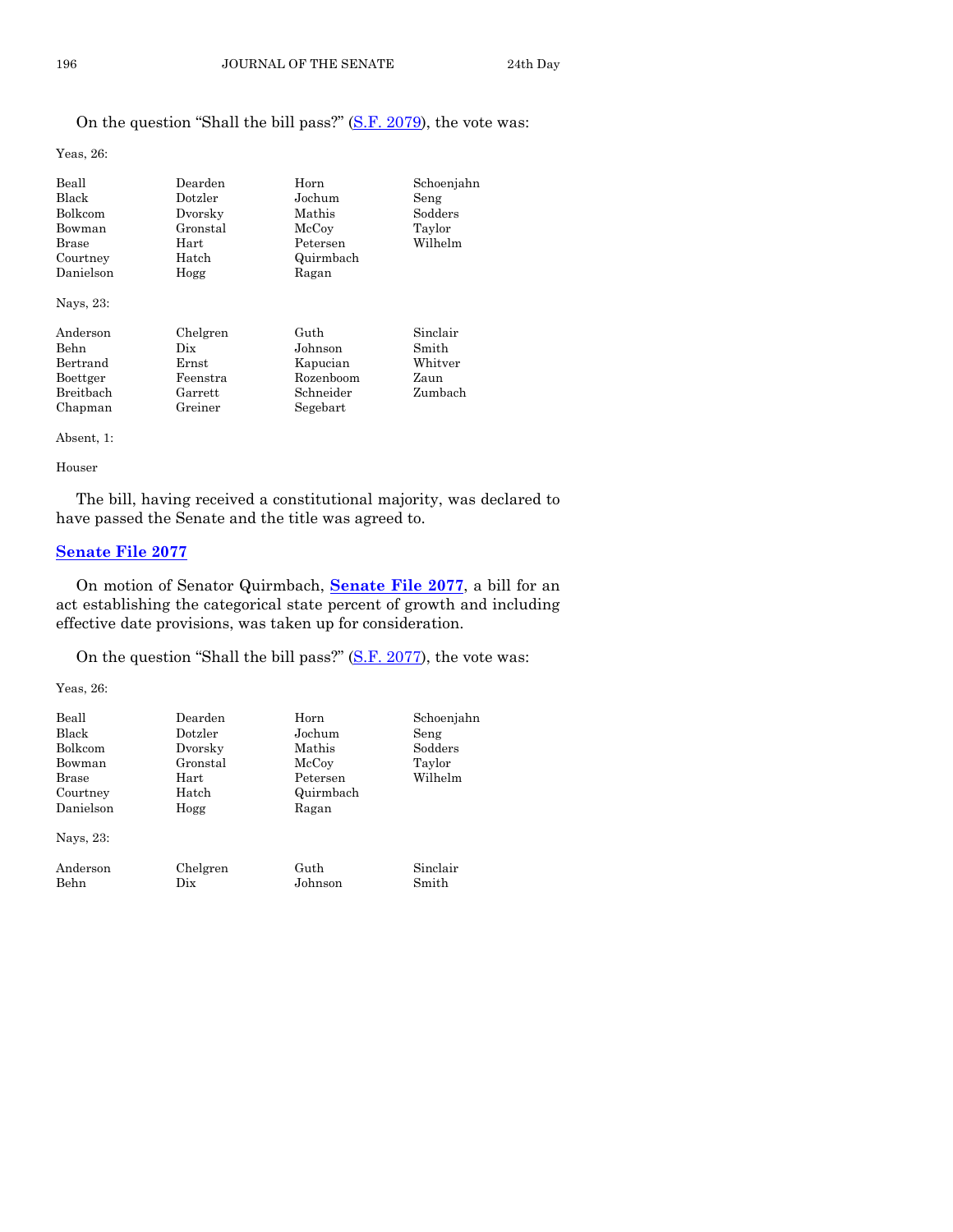| Ernst    | Kapucian  | Whitver  |
|----------|-----------|----------|
| Feenstra | Rozenboom | Zaun     |
| Garrett  | Schneider | Zumbach  |
| Greiner  |           |          |
|          |           | Segebart |

Absent, 1:

Houser

The bill, having received a constitutional majority, was declared to have passed the Senate and the title was agreed to.

## **[Senate File 2078](http://coolice.legis.iowa.gov/Cool-ICE/default.asp?Category=billinfo&Service=Billbook&frame=1&GA=85&hbill=SF2078)**

On motion of Senator Beall, **[Senate File 2078](http://coolice.legis.iowa.gov/Cool-ICE/default.asp?Category=billinfo&Service=Billbook&frame=1&GA=85&hbill=SF2078)**, a bill for an act relating to school district property tax replacement payments, was taken up for consideration.

Senator Beall moved that the bill be read the last time now and placed upon its passage, which motion prevailed by a voice vote, and the bill was read the last time.

On the question "Shall the bill pass?" [\(S.F. 2078\)](http://coolice.legis.iowa.gov/Cool-ICE/default.asp?Category=billinfo&Service=Billbook&frame=1&GA=85&hbill=SF2078), the vote was:

Yeas, 49:

| Anderson  | Danielson | Hogg       | Segebart |
|-----------|-----------|------------|----------|
| Beall     | Dearden   | Horn       | Seng     |
| Behn      | Dix       | Jochum     | Sinclair |
| Bertrand  | Dotzler   | Johnson    | Smith    |
| Black     | Dvorsky   | Kapucian   | Sodders  |
| Boettger  | Ernst     | Mathis     | Taylor   |
| Bolkcom   | Feenstra  | McCoy      | Whitver  |
| Bowman    | Garrett   | Petersen   | Wilhelm  |
| Brase     | Greiner   | Quirmbach  | Zaun     |
| Breitbach | Gronstal  | Ragan      | Zumbach  |
| Chapman   | Guth      | Rozenboom  |          |
| Chelgren  | Hart      | Schneider  |          |
| Courtney  | Hatch     | Schoenjahn |          |

Nays, none.

Absent, 1:

Houser

The bill, having received a constitutional majority, was declared to have passed the Senate and the title was agreed to.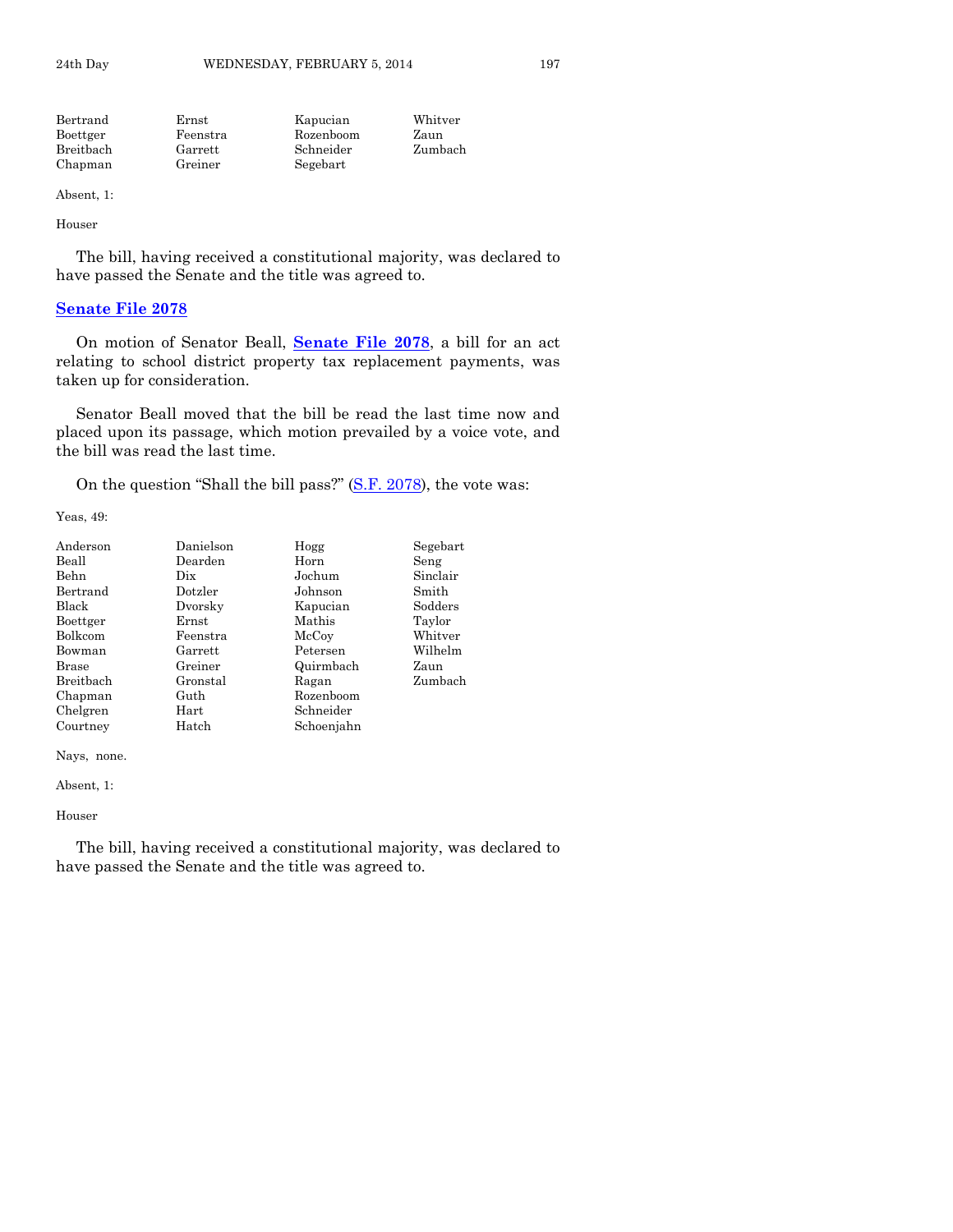## CONSIDERATION OF RESOLUTION (Ways and Means Calendar)

Senator Gronstal asked and received unanimous consent to take up for consideration [Senate Resolution 103.](http://coolice.legis.iowa.gov/Cool-ICE/default.asp?Category=billinfo&Service=Billbook&frame=1&GA=85&hbill=SR103)

## **[Senate Resolution 103](http://coolice.legis.iowa.gov/Cool-ICE/default.asp?Category=billinfo&Service=Billbook&frame=1&GA=85&hbill=SR103)**

On motion of Senator Beall, **Senate [Resolution 103](http://coolice.legis.iowa.gov/Cool-ICE/default.asp?Category=billinfo&Service=Billbook&frame=1&GA=85&hbill=SR103)**, a resolution in support of extending the federal production tax credit for wind energy, with report of committee recommending passage, was taken up for consideration.

Senator Beall moved the adoption of [Senate Resolution 103.](http://coolice.legis.iowa.gov/Cool-ICE/default.asp?Category=billinfo&Service=Billbook&frame=1&GA=85&hbill=SR103)

A record roll call was requested.

On the question "Shall the resolution be adopted?" [\(S.R. 103\)](http://coolice.legis.iowa.gov/Cool-ICE/default.asp?Category=billinfo&Service=Billbook&frame=1&GA=85&hbill=SR103), the vote was:

Yeas, 49:

| Anderson     | Danielson | Hogg       | Segebart |
|--------------|-----------|------------|----------|
| Beall        | Dearden   | Horn       | Seng     |
| Behn         | Dix       | Jochum     | Sinclair |
| Bertrand     | Dotzler   | Johnson    | Smith    |
| Black        | Dvorsky   | Kapucian   | Sodders  |
| Boettger     | Ernst     | Mathis     | Taylor   |
| Bolkcom      | Feenstra  | McCoy      | Whitver  |
| Bowman       | Garrett   | Petersen   | Wilhelm  |
| <b>Brase</b> | Greiner   | Quirmbach  | Zaun     |
| Breitbach    | Gronstal  | Ragan      | Zumbach  |
| Chapman      | Guth      | Rozenboom  |          |
| Chelgren     | Hart      | Schneider  |          |
| Courtney     | Hatch     | Schoenjahn |          |

Nays, none.

Absent, 1:

Houser

The resolution, having received a constitutional majority, was declared to have passed the Senate.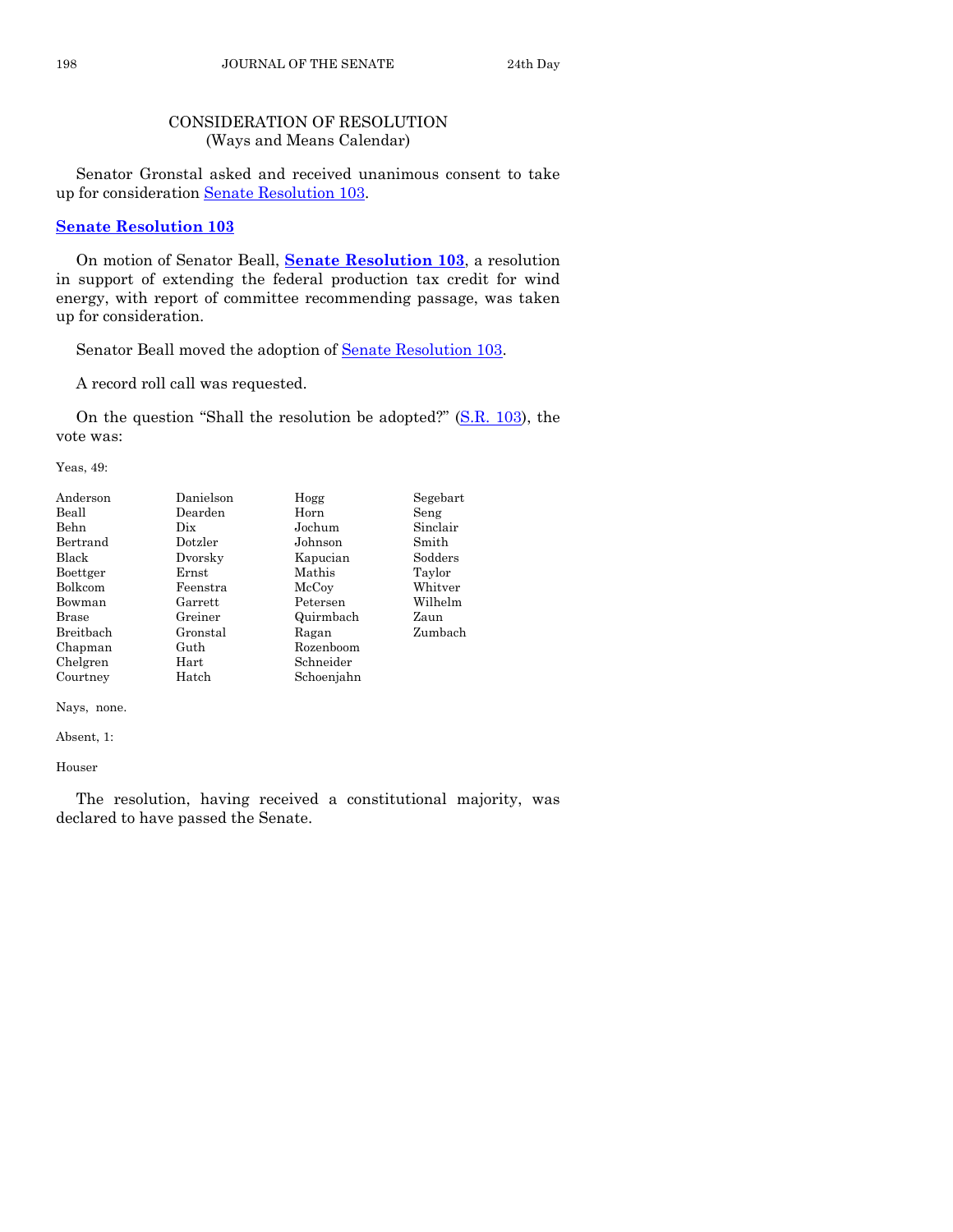## IMMEDIATELY MESSAGED

Senator Gronstal asked and received unanimous consent that **Senate Files 2077**, **2078**, and **2079** be **immediately messaged** to the House.

## ADJOURNMENT

On motion of Senator Gronstal, the Senate adjourned at 12:58 p.m. until 9:00 a.m., Thursday, February 6, 2014.

## **APPENDIX**

## COMMUNICATION RECEIVED

The following communication was received in the office of the Secretary of the Senate and placed on file in the Legislative Services Agency:

#### DEPARTMENT OF EDUCATION

Condition of Iowa's Community College 2013 Report, pursuant to Iowa Code section 260C.14(21)(c). Report received on February 5, 2014.

## CERTIFICATE OF RECOGNITION

The Secretary of the Senate issued the following certificate of recognition:

Larry Martin, Waterloo - For celebrating his 90<sup>th</sup> birthday. Senator Dotzler.

## REPORTS OF COMMITTEE MEETINGS

#### **APPROPRIATIONS**

**Convened:** Tuesday, February 4, 2014, 1:00 p.m.

**Recessed:** 2:00 p.m.

**Reconvened:** 5:00 p.m.

**Members Present:** Dvorsky, Chair; Danielson, Vice Chair; Chapman, Ranking Member; Black, Bolkcom, Courtney, Dotzler, Ernst, Garrett, Guth, Hatch, Hogg, Kapucian, Mathis, McCoy, Petersen, Ragan, Rozenboom, Schoenjahn, Segebart, and Smith.

**Members Absent:** None.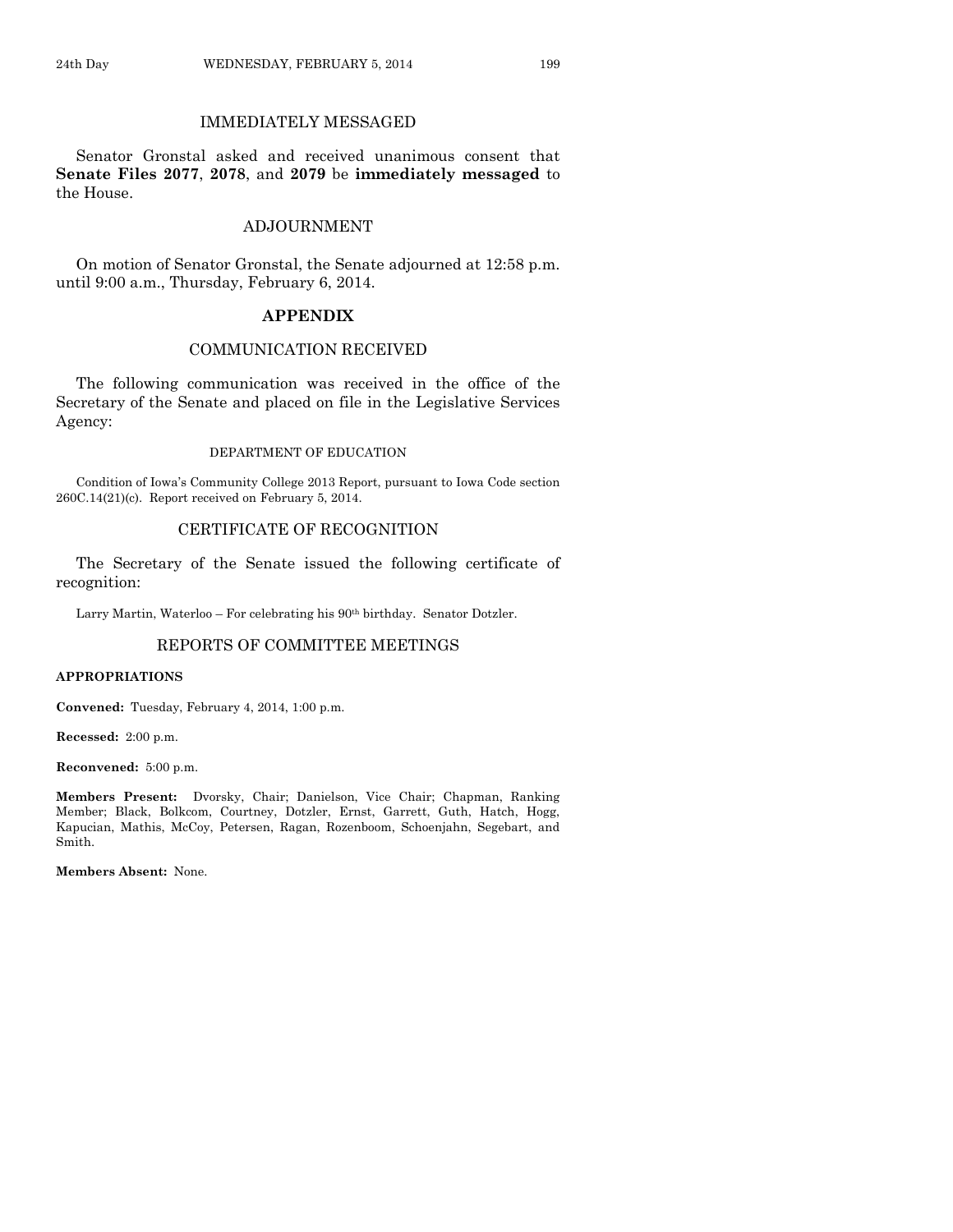**Committee Business:** Approved [SSB 3137.](http://coolice.legis.iowa.gov/Cool-ICE/default.asp?Category=billinfo&Service=Billbook&frame=1&GA=85&hbill=SSB3137)

**Adjourned:** 5:15 p.m.

#### **EDUCATION**

**Convened:** Wednesday, February 5, 2014, 1:35 p.m.

**Members Present:** Quirmbach, Chair; Schoenjahn, Vice Chair; Ernst, Ranking Member; Beall, Behn, Boettger, Bowman, Dvorsky, Hart, Hogg, Johnson, Mathis, Sinclair, Wilhelm, and Zaun.

**Members Absent:** None.

**Committee Business:** Passed [SF 2006,](http://coolice.legis.iowa.gov/Cool-ICE/default.asp?Category=billinfo&Service=Billbook&frame=1&GA=85&hbill=SF2006) as amended; presentation.

**Adjourned:** 2:30 p.m.

#### **JUDICIARY**

**Convened:** Tuesday, February 4, 2014, 4:05 p.m.

**Members Present:** Hogg, Chair; Courtney, Vice Chair; Schneider, Ranking Member; Boettger, Dvorsky, Garrett, Horn, Petersen, Quirmbach, Sodders, Taylor, Whitver, and Zaun.

**Members Absent:** None.

**Committee Business:** Passed [SF 177;](http://coolice.legis.iowa.gov/Cool-ICE/default.asp?Category=billinfo&Service=Billbook&frame=1&GA=85&hbill=SF177) approved SSBs 3041 and 3112.

**Adjourned:** 4:30 p.m.

## INTRODUCTION OF BILLS

**[Senate File 2104](http://coolice.legis.iowa.gov/Cool-ICE/default.asp?Category=billinfo&Service=Billbook&frame=1&GA=85&hbill=SF2104)**, by committee on Commerce, a bill for an act relating to the regulation of insurance company holding systems and providing assessments and penalties.

Read first time under Rule 28 and **placed on calendar**.

**[Senate File 2105](http://coolice.legis.iowa.gov/Cool-ICE/default.asp?Category=billinfo&Service=Billbook&frame=1&GA=85&hbill=SF2105)**, by committee on Commerce, a bill for an act relating to various matters involving insurance and the insurance division of the department of commerce and including applicability provisions.

Read first time under Rule 28 and **placed on calendar**.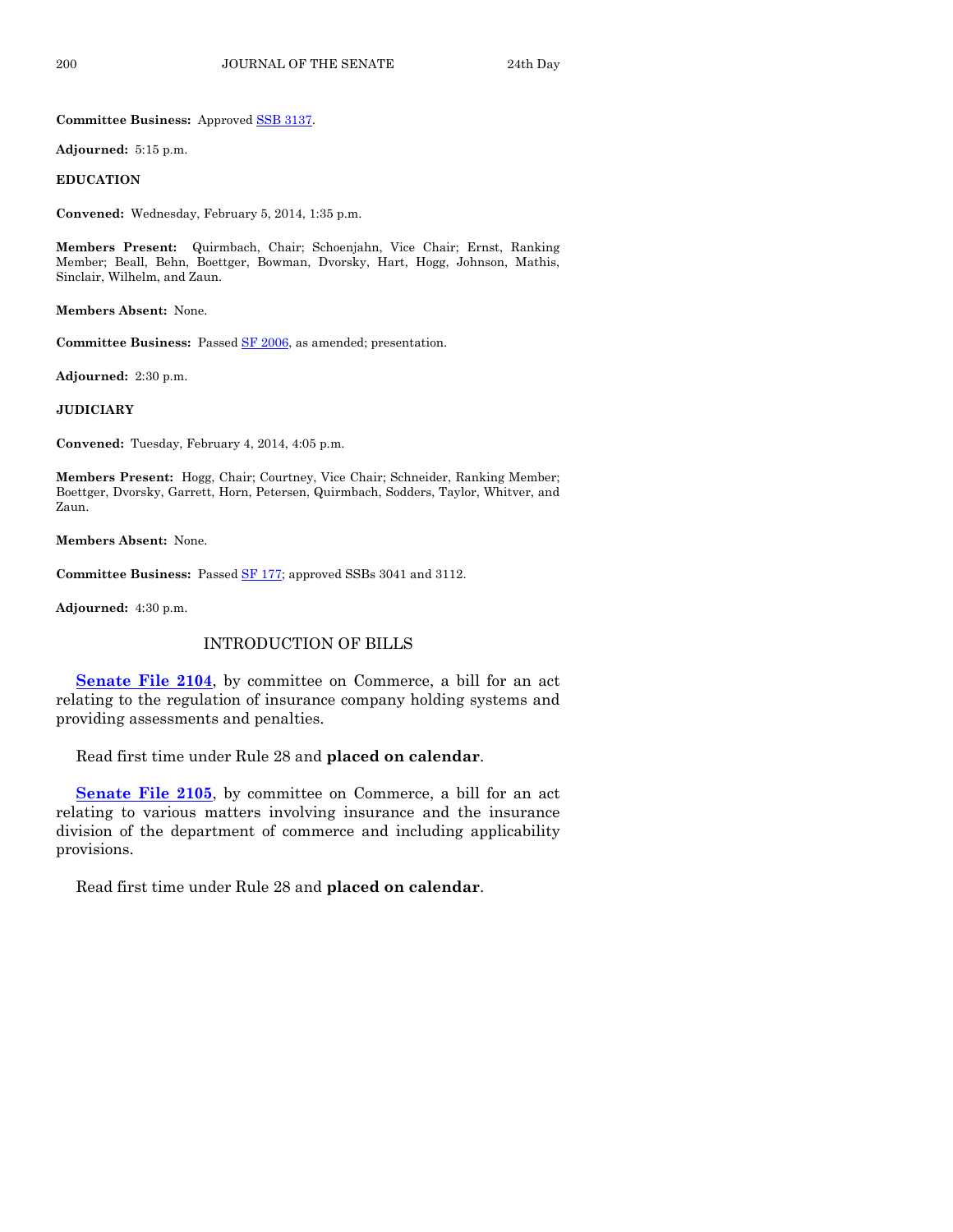**[Senate File 2106](http://coolice.legis.iowa.gov/Cool-ICE/default.asp?Category=billinfo&Service=Billbook&frame=1&GA=85&hbill=SF2106)**, by McCoy, a bill for an act relating to the spaying and neutering of pets, by establishing a board and fund, providing for an income tax checkoff, providing for special motor vehicle registration plates, establishing fees, and making appropriations.

Read first time under Rule 28 and referred to committee on **Ways and Means**.

**[Senate File 2107](http://coolice.legis.iowa.gov/Cool-ICE/default.asp?Category=billinfo&Service=Billbook&frame=1&GA=85&hbill=SF2107)**, by Bolkcom and Hogg, a bill for an act relating to solar energy purchase requirements applicable to certain electric utilities.

Read first time under Rule 28 and referred to committee on **Commerce**.

**[Senate File 2108](http://coolice.legis.iowa.gov/Cool-ICE/default.asp?Category=billinfo&Service=Billbook&frame=1&GA=85&hbill=SF2108)**, by Dearden, a bill for an act providing for the issuance of Sullivan brothers' award of valor special motor vehicle registration plates, and providing fees.

Read first time under Rule 28 and referred to committee on **Transportation**.

**[Senate File 2109](http://coolice.legis.iowa.gov/Cool-ICE/default.asp?Category=billinfo&Service=Billbook&frame=1&GA=85&hbill=SF2109)**, by committee on Judiciary, a bill for an act modifying the periods of time to bring civil and criminal actions relating to the sexual abuse of minors.

Read first time under Rule 28 and **placed on calendar**.

**[Senate File 2110](http://coolice.legis.iowa.gov/Cool-ICE/default.asp?Category=billinfo&Service=Billbook&frame=1&GA=85&hbill=SF2110)**, by committee on Appropriations, a bill for an act making a supplemental appropriation for the low-income home energy assistance program and including effective date provisions.

Read first time under Rule 28 and **placed on Appropriations calendar**.

**[Senate File 2111](http://coolice.legis.iowa.gov/Cool-ICE/default.asp?Category=billinfo&Service=Billbook&frame=1&GA=85&hbill=SF2111)**, by Sodders and Hatch, a bill for an act relating to the state military forces by establishing response and reporting requirements for the handling of allegations of sexual abuse in the state military forces.

Read first time under Rule 28 and referred to committee on **Veterans Affairs**.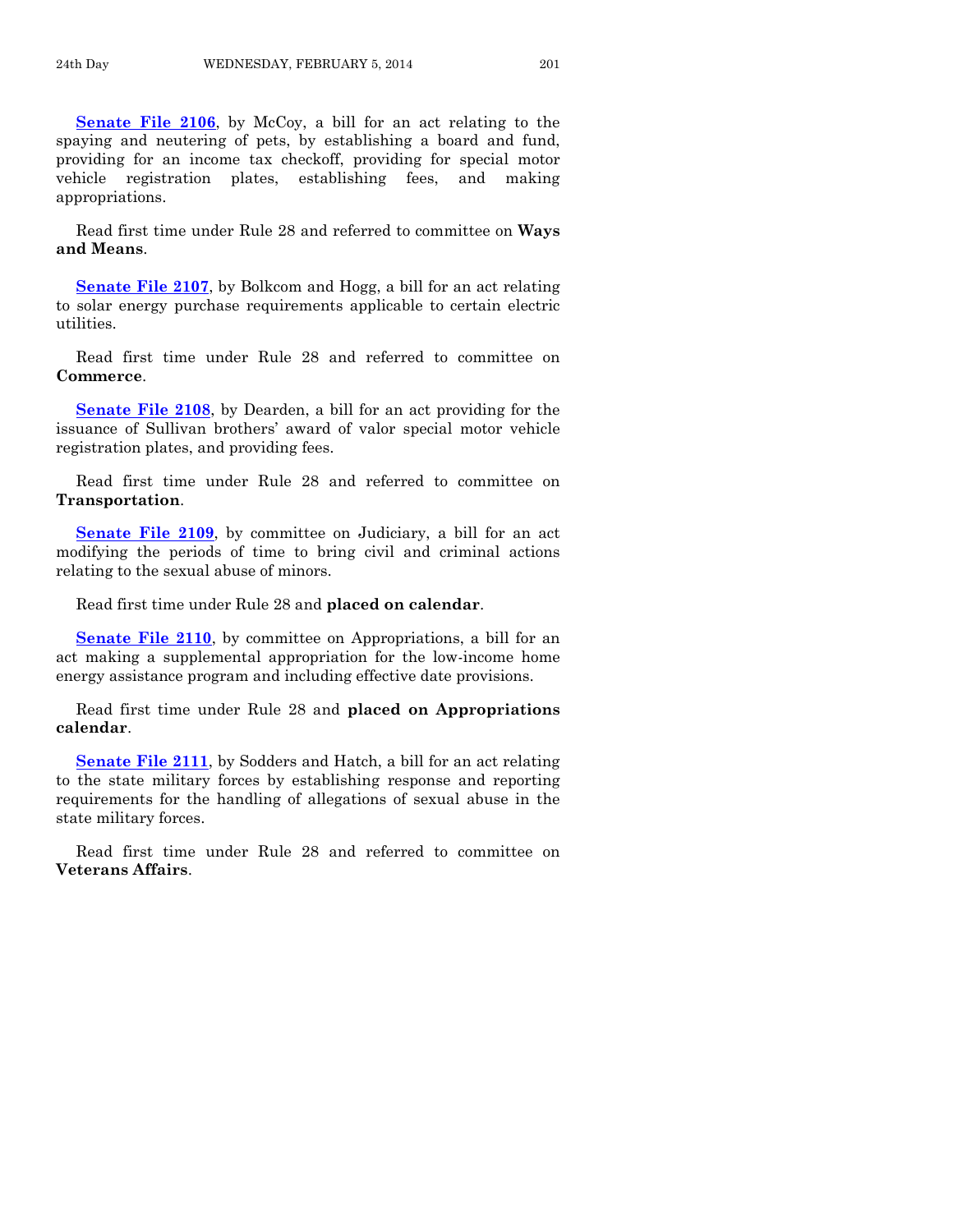**[Senate File 2112](http://coolice.legis.iowa.gov/Cool-ICE/default.asp?Category=billinfo&Service=Billbook&frame=1&GA=85&hbill=SF2112)**, by Hatch, a bill for an act providing for the establishment of the Iowa health insurance marketplace and including effective date provisions.

Read first time under Rule 28 and referred to committee on **Commerce.**

**[Senate File 2113](http://coolice.legis.iowa.gov/Cool-ICE/default.asp?Category=billinfo&Service=Billbook&frame=1&GA=85&hbill=SF2113)**, by Schneider and Sodders, a bill for an act to provide that peace officers and retired peace officers qualify as classroom driver education instructors.

Read first time under Rule 28 and referred to committee on **Education.**

**[Senate File 2114](http://coolice.legis.iowa.gov/Cool-ICE/default.asp?Category=billinfo&Service=Billbook&frame=1&GA=85&hbill=SF2114), by committee on Judiciary, a bill for an act** relating to the ethical standards of certified shorthand reporters and shorthand reporting firms.

Read first time under Rule 28 and **placed on calendar**.

**[Senate File 2115](http://coolice.legis.iowa.gov/Cool-ICE/default.asp?Category=billinfo&Service=Billbook&frame=1&GA=85&hbill=SF2115)**, by committee on Commerce, a bill for an act relating to matters under the purview of the banking division of the department of commerce.

Read first time under Rule 28 and **placed on calendar**.

**[Senate File 2116](http://coolice.legis.iowa.gov/Cool-ICE/default.asp?Category=billinfo&Service=Billbook&frame=1&GA=85&hbill=SF2116)**, by Mathis and Bolkcom, a bill for an act providing for the licensure of music therapists and providing for fees.

Read first time under Rule 28 and referred to committee on **Human Resources.**

**[Senate File 2117](http://coolice.legis.iowa.gov/Cool-ICE/default.asp?Category=billinfo&Service=Billbook&frame=1&GA=85&hbill=SF2117)**, by Ragan, a bill for an act relating to elder abuse and providing penalties.

Read first time under Rule 28 and referred to committee on **Human Resources.**

**[Senate File 2118](http://coolice.legis.iowa.gov/Cool-ICE/default.asp?Category=billinfo&Service=Billbook&frame=1&GA=85&hbill=SF2118)**, by committee on Judiciary, a bill for an act relating to domestic abuse protective orders and pets or companion animals owned or held by a petitioner, respondent, or minor child of the petitioner or respondent in a domestic abuse case.

Read first time under Rule 28 and **placed on calendar**.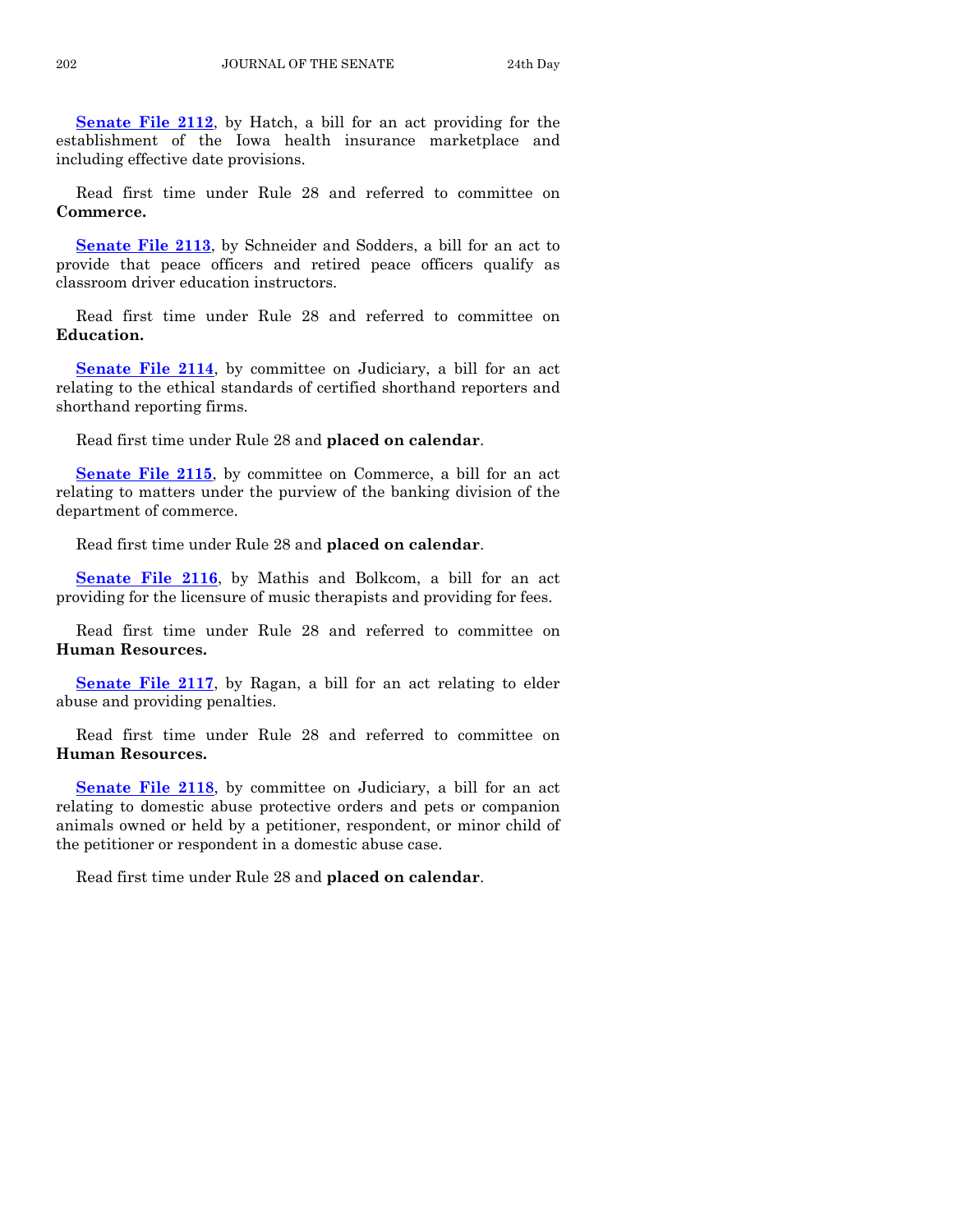## STUDY BILLS RECEIVED

## **[SSB 3150](http://coolice.legis.iowa.gov/Cool-ICE/default.asp?Category=billinfo&Service=Billbook&frame=1&GA=85&hbill=SSB3150) Education**

Modifying supplementary weighting for shared operational functions of school districts and area education agencies and including effective date provisions.

## **[SSB 3151](http://coolice.legis.iowa.gov/Cool-ICE/default.asp?Category=billinfo&Service=Billbook&frame=1&GA=85&hbill=SSB3151) State Government**

Concerning the determination of native horses for purposes of parimutuel wagering.

## **[SSB 3152](http://coolice.legis.iowa.gov/Cool-ICE/default.asp?Category=billinfo&Service=Billbook&frame=1&GA=85&hbill=SSB3152) Appropriations**

Relating to and making transportation and other infrastructurerelated appropriations to the department of transportation, including allocation and use of moneys from the road use tax fund and the primary road fund.

#### **[SSB 3153](http://coolice.legis.iowa.gov/Cool-ICE/default.asp?Category=billinfo&Service=Billbook&frame=1&GA=85&hbill=SSB3153) Local Government**

Relating to the definition of mobile home park for purposes of residential landlord and tenant laws.

## SUBCOMMITTEE ASSIGNMENTS

**[Senate File 2085](http://coolice.legis.iowa.gov/Cool-ICE/default.asp?Category=billinfo&Service=Billbook&frame=1&GA=85&hbill=SF2085)**

APPROPRIATIONS: Dvorsky, Chair; and Chapman

**[Senate File 2096](http://coolice.legis.iowa.gov/Cool-ICE/default.asp?Category=billinfo&Service=Billbook&frame=1&GA=85&hbill=SF2096)**

EDUCATION: Dvorsky, Chair; Boettger and Mathis

**[Senate File 2097](http://coolice.legis.iowa.gov/Cool-ICE/default.asp?Category=billinfo&Service=Billbook&frame=1&GA=85&hbill=SF2097)**

APPROPRIATIONS: Dvorsky, Chair; and Chapman

**[Senate File 2098](http://coolice.legis.iowa.gov/Cool-ICE/default.asp?Category=billinfo&Service=Billbook&frame=1&GA=85&hbill=SF2098)**

JUDICIARY: Dvorsky, Chair; Hogg and Schneider

**[Senate File 2099](http://coolice.legis.iowa.gov/Cool-ICE/default.asp?Category=billinfo&Service=Billbook&frame=1&GA=85&hbill=SF2099)**

JUDICIARY: Hogg, Chair; Petersen and Schneider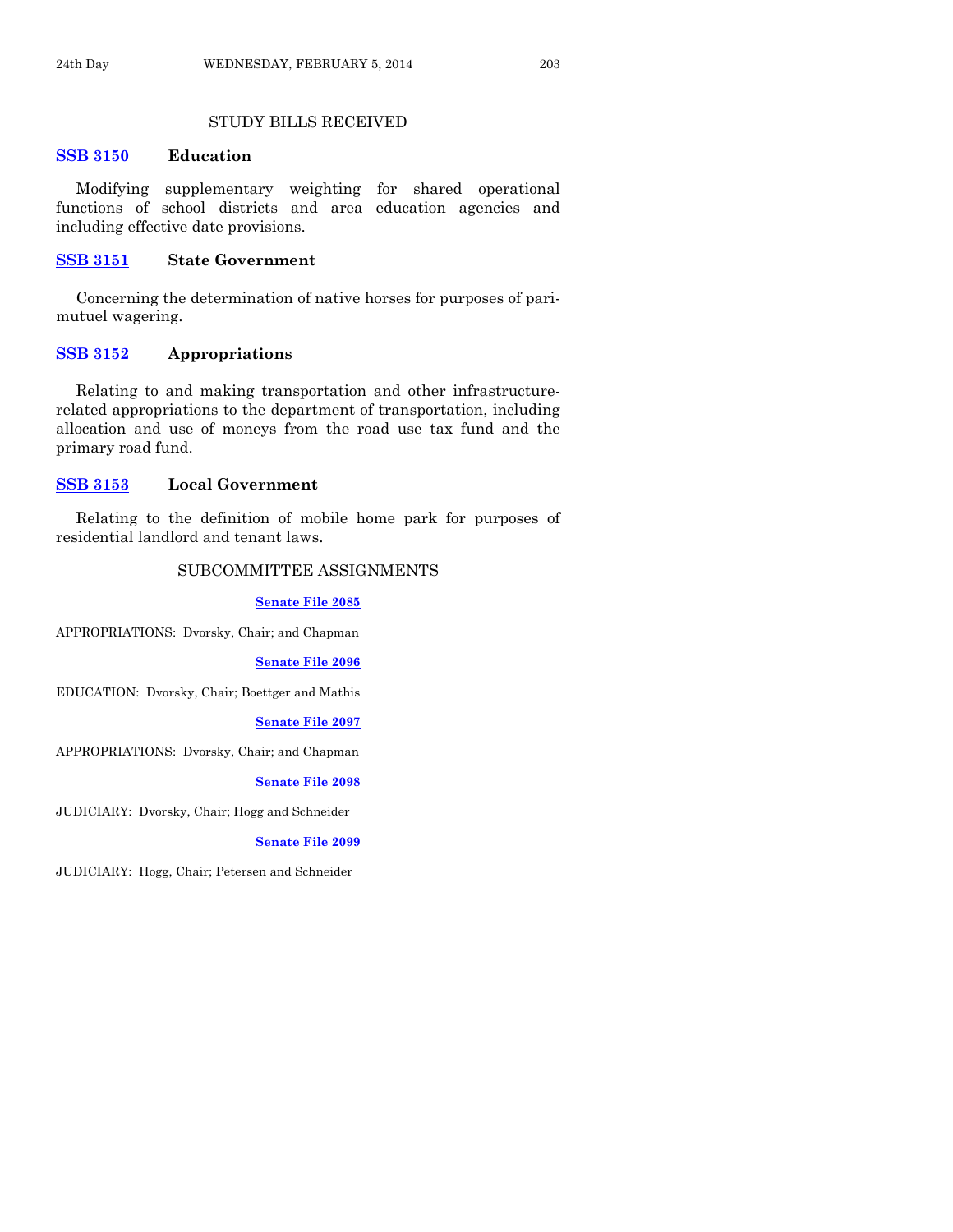#### **[Senate File 2102](http://coolice.legis.iowa.gov/Cool-ICE/default.asp?Category=billinfo&Service=Billbook&frame=1&GA=85&hbill=SF2102)**

HUMAN RESOURCES: Ragan, Chair; Boettger and Wilhelm

#### **[Senate File 2103](http://coolice.legis.iowa.gov/Cool-ICE/default.asp?Category=billinfo&Service=Billbook&frame=1&GA=85&hbill=SF2103)**

TRANSPORTATION: Brase, Chair; Breitbach and Danielson

#### **[Senate File 2106](http://coolice.legis.iowa.gov/Cool-ICE/default.asp?Category=billinfo&Service=Billbook&frame=1&GA=85&hbill=SF2106)**

WAYS AND MEANS: McCoy, Chair; Behn and Seng

#### **[Senate File 2113](http://coolice.legis.iowa.gov/Cool-ICE/default.asp?Category=billinfo&Service=Billbook&frame=1&GA=85&hbill=SF2113)**

EDUCATION: Schoenjahn, Chair; Behn and Dvorsky

#### **[Senate File 2116](http://coolice.legis.iowa.gov/Cool-ICE/default.asp?Category=billinfo&Service=Billbook&frame=1&GA=85&hbill=SF2116)**

HUMAN RESOURCES: Mathis, Chair; Whitver and Wilhelm

## **[Senate File 2117](http://coolice.legis.iowa.gov/Cool-ICE/default.asp?Category=billinfo&Service=Billbook&frame=1&GA=85&hbill=SF2117)**

HUMAN RESOURCES: Wilhelm, Chair; Johnson and Mathis

## **[SSB 3150](http://coolice.legis.iowa.gov/Cool-ICE/default.asp?Category=billinfo&Service=Billbook&frame=1&GA=85&hbill=SSB3150)**

EDUCATION: Mathis, Chair; Dvorsky and Ernst

## **[SSB 3151](http://coolice.legis.iowa.gov/Cool-ICE/default.asp?Category=billinfo&Service=Billbook&frame=1&GA=85&hbill=SSB3151)**

STATE GOVERNMENT: Horn, Chair; Bertrand and Jochum

## **[SSB 3152](http://coolice.legis.iowa.gov/Cool-ICE/default.asp?Category=billinfo&Service=Billbook&frame=1&GA=85&hbill=SSB3152)**

APPROPRIATIONS: McCoy, Chair; Dvorsky and Kapucian

## **[SSB 3153](http://coolice.legis.iowa.gov/Cool-ICE/default.asp?Category=billinfo&Service=Billbook&frame=1&GA=85&hbill=SSB3153)**

LOCAL GOVERNMENT: Taylor, Chair; Hart and Zaun

## FINAL COMMITTEE REPORTS OF BILL ACTION

## **APPROPRIATIONS**

**Bill Title:** [SENATE FILE 2110](http://coolice.legis.iowa.gov/Cool-ICE/default.asp?Category=billinfo&Service=Billbook&frame=1&GA=85&hbill=SF2110) [\(SSB 3137\)](http://coolice.legis.iowa.gov/Cool-ICE/default.asp?Category=billinfo&Service=Billbook&frame=1&GA=85&hbill=SSB3137), a bill for an act making a supplemental appropriation for the low-income home energy assistance program and including effective date provisions.

**Recommendation:** APPROVED COMMITTEE BILL.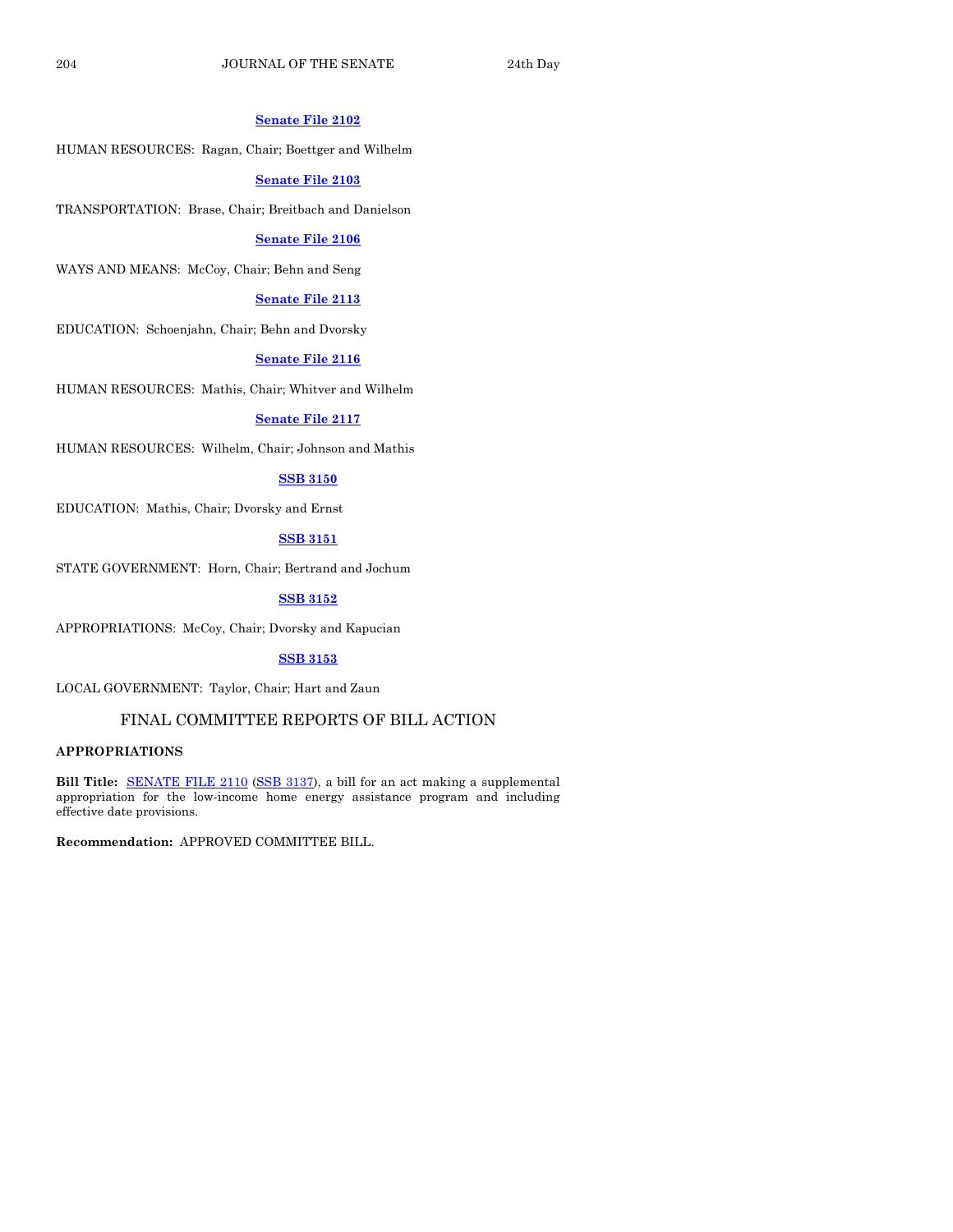**Final Vote:** Ayes, 19: Dvorsky, Danielson, Black, Bolkcom, Courtney, Dotzler, Ernst, Garrett, Hatch, Hogg, Kapucian, Mathis, McCoy, Petersen, Ragan, Rozenboom, Schoenjahn, Segebart, and Smith. Nays, 2: Chapman and Guth. Absent, none.

**Fiscal Note:** NOT REQUIRED UNDER JOINT RULE 17.

#### **COMMERCE**

**Bill Title:** [SENATE FILE 2104](http://coolice.legis.iowa.gov/Cool-ICE/default.asp?Category=billinfo&Service=Billbook&frame=1&GA=85&hbill=SF2104) [\(SSB 3090\)](http://coolice.legis.iowa.gov/Cool-ICE/default.asp?Category=billinfo&Service=Billbook&frame=1&GA=85&hbill=SSB3090), a bill for an act relating to the regulation of insurance company holding systems and providing assessments and penalties.

#### **Recommendation:** APPROVED COMMITTEE BILL.

**Final Vote:** Ayes, 14: McCoy, Petersen, Anderson, Beall, Bertrand, Bolkcom, Breitbach, Chapman, Mathis, Schneider, Schoenjahn, Seng, Sinclair, and Wilhelm. Nays, none. Absent, 1: Hatch.

#### **Fiscal Note:** NOT REQUIRED UNDER JOINT RULE 17.

#### **ALSO:**

**Bill Title:** [SENATE FILE 2105](http://coolice.legis.iowa.gov/Cool-ICE/default.asp?Category=billinfo&Service=Billbook&frame=1&GA=85&hbill=SF2105) [\(SSB 3091\),](http://coolice.legis.iowa.gov/Cool-ICE/default.asp?Category=billinfo&Service=Billbook&frame=1&GA=85&hbill=SSB3091) a bill for an act relating to various matters involving insurance and the insurance division of the department of commerce and including applicability provisions.

#### **Recommendation:** APPROVED COMMITTEE BILL.

**Final Vote:** Ayes, 14: McCoy, Petersen, Anderson, Beall, Bertrand, Bolkcom, Breitbach, Chapman, Mathis, Schneider, Schoenjahn, Seng, Sinclair, and Wilhelm. Nays, none. Absent, 1: Hatch.

#### **Fiscal Note:** NOT REQUIRED UNDER JOINT RULE 17.

#### **ALSO:**

**Bill Title:** [\\*SENATE FILE 2115](http://coolice.legis.iowa.gov/Cool-ICE/default.asp?Category=billinfo&Service=Billbook&frame=1&GA=85&hbill=SF2115) [\(SSB 3086\)](http://coolice.legis.iowa.gov/Cool-ICE/default.asp?Category=billinfo&Service=Billbook&frame=1&GA=85&hbill=SSB3086), a bill for an act relating to matters under the purview of the banking division of the department of commerce.

#### **Recommendation:** APPROVED COMMITTEE BILL.

**Final Vote:** Ayes, 14: McCoy, Petersen, Anderson, Beall, Bertrand, Bolkcom, Breitbach, Chapman, Mathis, Schneider, Schoenjahn, Seng, Sinclair, and Wilhelm. Nays, none. Absent, 1: Hatch.

#### **Fiscal Note:** NOT REQUIRED UNDER JOINT RULE 17.

\*Pursuant to Rule 40, the Legislative Services Agency reported nonsubstantive changes to the members of the Commerce Committee on Senate [File 2115,](http://coolice.legis.iowa.gov/Cool-ICE/default.asp?Category=billinfo&Service=Billbook&frame=1&GA=85&hbill=SF2115) and they were attached to the committee report.